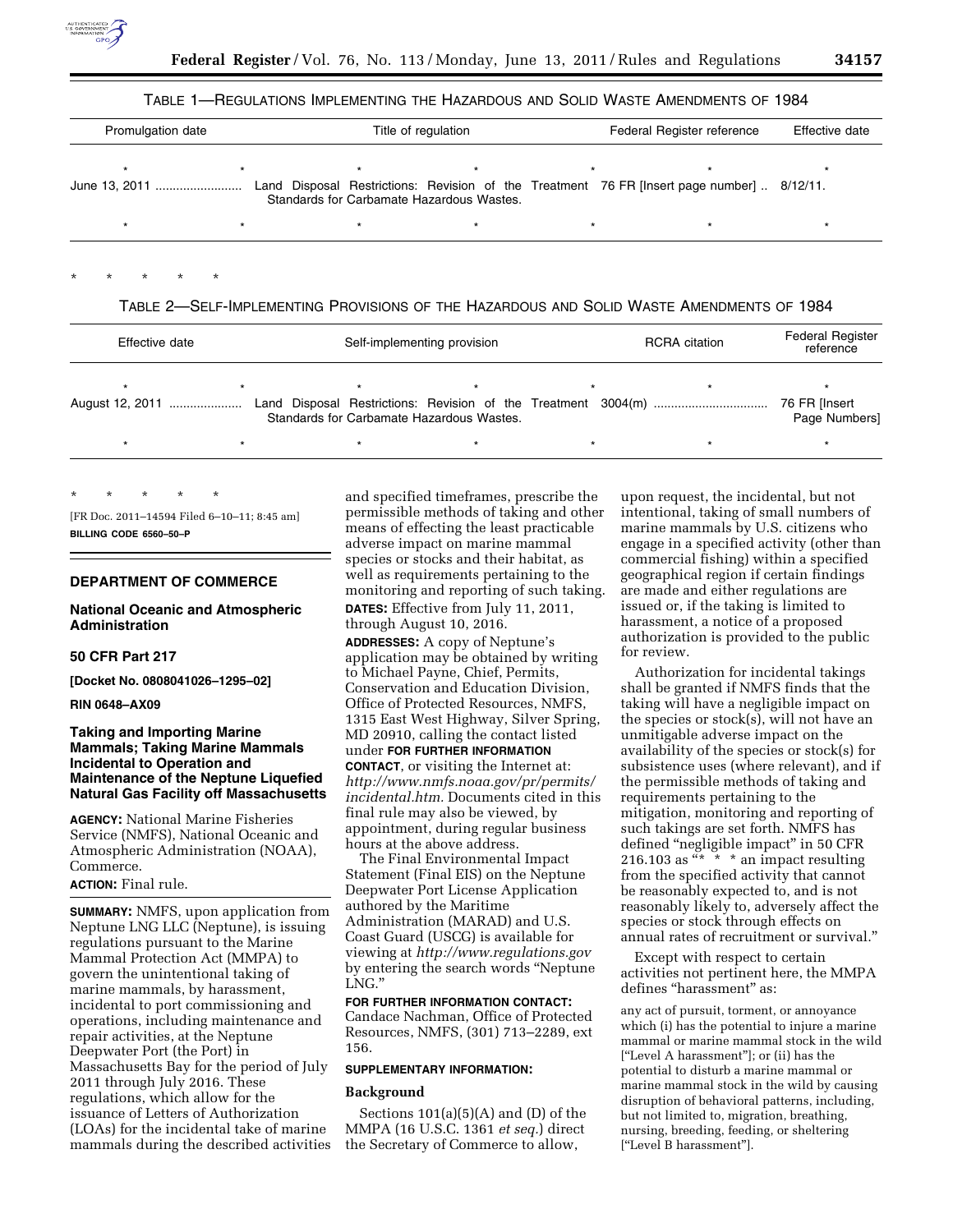#### **Summary of Request**

On December 14, 2009, NMFS received an application from Neptune for the taking, by harassment, of marine mammals incidental to port commissioning and operations, including maintenance and repair activities, at its Neptune Deepwater Port (Port) facility in Massachusetts Bay. NMFS reviewed Neptune's application and identified a number of issues requiring further clarification. After addressing comments from NMFS, Neptune modified its application and submitted a revised application on March 11, 2010. The March 11, 2010, application was the one made available for public comment and considered by NMFS for these regulations.

Neptune submitted its first complete application to NMFS on December 27, 2007, for the take of small numbers of marine mammals, by harassment, incidental to the construction phase of the Neptune LNG Port Facility. In June 2008, NMFS issued a 1-year Incidental Harassment Authorization (IHA) to Neptune for the construction of the Port (73 FR 33400, June 12, 2008). This authorization expired on June 30, 2009. NMFS issued a second 1-year IHA to Neptune for the completion of construction and beginning of Port operations on June 26, 2009 (74 FR 31926, July 6, 2009), which expired on June 30, 2010.

On July 12, 2010, NMFS issued a third IHA to Neptune based on the request in its March 11, 2010, application (75 FR 41440, July 16, 2010). This latest IHA is effective through July 11, 2011. During the period of this third IHA, Neptune conducted limited port operations.

During the effective period of this final rule (July 2011–July 2016), Neptune intends to continue port operations (including commissioning of its second shuttle regasification vessel [SRV]) and conduct maintenance and repairs, as needed. The Neptune Port is located approximately 22 mi (35 km) northeast of Boston, Massachusetts, in Federal waters approximately 260 ft (79 m) in depth. The purpose of the Port is to import liquefied natural gas (LNG) into the New England region. Take of marine mammals may occur during port operations from thruster use during maneuvering of the SRVs while docking and undocking, occasional weathervaning (turning of a vessel at anchor from one direction to another under the influence of wind or currents) at the Port, and during thruster use of dynamic positioning (DP) maintenance vessels should a major repair be necessary. Neptune requested

authorization to take 12 marine mammal species by Level B harassment. The species are: North Atlantic right whale; humpback whale; fin whale; sei whale; minke whale; long-finned pilot whale; Atlantic white-sided dolphin; harbor porpoise; common dolphin; Risso's dolphin; bottlenose dolphin; and harbor seal. In the 2009 and 2010 IHAs, NMFS also authorized take of killer whales and gray seals. NMFS has determined that it would be appropriate in this final rule to authorize take, by Level B harassment only, incidental to operations and maintenance activities of these two species as well. In this final rule, NMFS has authorized the take, by Level B harassment, of all 14 marine mammal species listed here.

### **Description of the Specified Activity**

On March 23, 2007, Neptune received a license from MARAD to own, construct, and operate a deepwater port. The Port, which is located in Massachusetts Bay, consists of a submerged buoy system to dock specifically designed LNG carriers approximately 22 mi (35 km) northeast of Boston, Massachusetts, in Federal waters approximately 260 ft (79 m) in depth. The two buoys are separated from one another by a distance of approximately 2.1 mi (3.4 km). The locations of the Neptune Port and the associated pipeline are shown in Figure 2–1 in Neptune's application (see **ADDRESSES**).

All construction of the Neptune Port was completed in November 2009. The first SRV was commissioned in February–March 2010. Between July 2011 and July 2016, (the time period for these regulations), Neptune plans to continue Port operations (including commissioning of its second SRV) and also plans to conduct any necessary maintenance and repairs of the Port facility.

Neptune will be capable of mooring LNG SRVs with a capacity of approximately  $183,113$  cubic yards (yd<sup>3</sup>; 140,000 cubic meters  $(m<sup>3</sup>)$  of LNG. Up to two SRVs will temporarily moor at the Port by means of a submerged unloading buoy system. Two separate buoys will allow natural gas to be delivered in a continuous flow, without interruption, by having a brief overlap between arriving and departing SRVs. The annual average throughput capacity will be around 500 million standard cubic feet per day (mmscfd) with an initial throughput of 400 mmscfd and a peak capacity of approximately 750 mmscfd of LNG.

The SRVs will be equipped to store, transport, and vaporize LNG and to odorize, meter and send out natural gas by means of two 16-in (40.6-cm) flexible risers and one 24-in (61-cm) subsea flowline. These risers and flowline will lead to a 24-in (61-cm) gas transmission pipeline connecting the deepwater port to the existing 30-in (76.2-cm) Algonquin HublineSM (HublineSM) located approximately 9 mi (14.5 km) west of the Neptune deepwater port location. The Port will have an expected operating life of approximately 25 years. Figure 1–1 of Neptune's application shows an isometric view of the Port (see **ADDRESSES**). A detailed overview of Port operations and maintenance and repair activities, as well as the types of sounds those activities produce, was provided in the proposed rule (75 FR 80260, December 21, 2010). No changes have been made to the proposed operations or maintenance and repair activities.

### **Description of Marine Mammals in the Area of the Specified Activity**

Massachusetts Bay (as well as the entire Atlantic Ocean) hosts a diverse assemblage of marine mammals, including: The North Atlantic right whale; blue whale; fin whale; sei whale; minke whale; humpback whale; killer whale; long-finned pilot whale; sperm whale; Atlantic white-beaked dolphin; Atlantic white-sided dolphin; bottlenose dolphin; common dolphin; harbor porpoise; Risso's dolphin; striped dolphin; gray seal; harbor seal; harp seal; and hooded seal. Table 3–1 in Neptune's application outlines the marine mammal species that occur in Massachusetts Bay and the likelihood of occurrence of each species. Of the species listed here, the North Atlantic right, blue, fin, sei, humpback, and sperm whales are all listed as endangered under the Endangered Species Act (ESA) and as depleted under the MMPA. The northern coastal stock of bottlenose dolphins is considered depleted under the MMPA. Certain stocks or populations of killer whales are listed as endangered under the ESA or depleted under the MMPA; however, none of those stocks or populations occurs in the activity area.

Of these species, 14 are expected to occur in the area of Neptune's operations. These species include: The North Atlantic right, humpback, fin, sei, minke, killer, and long-finned pilot whales; Atlantic white-sided, common, Risso's, and bottlenose dolphins; harbor porpoise; and harbor and gray seals. Neptune used information from the Cetacean and Turtle Assessment Program (CETAP; 1982) and the U.S. Navy's Marine Resource Assessment (MRA) for the Northeast Operating Areas (DoN, 2005; available on the Internet at: *<https://>*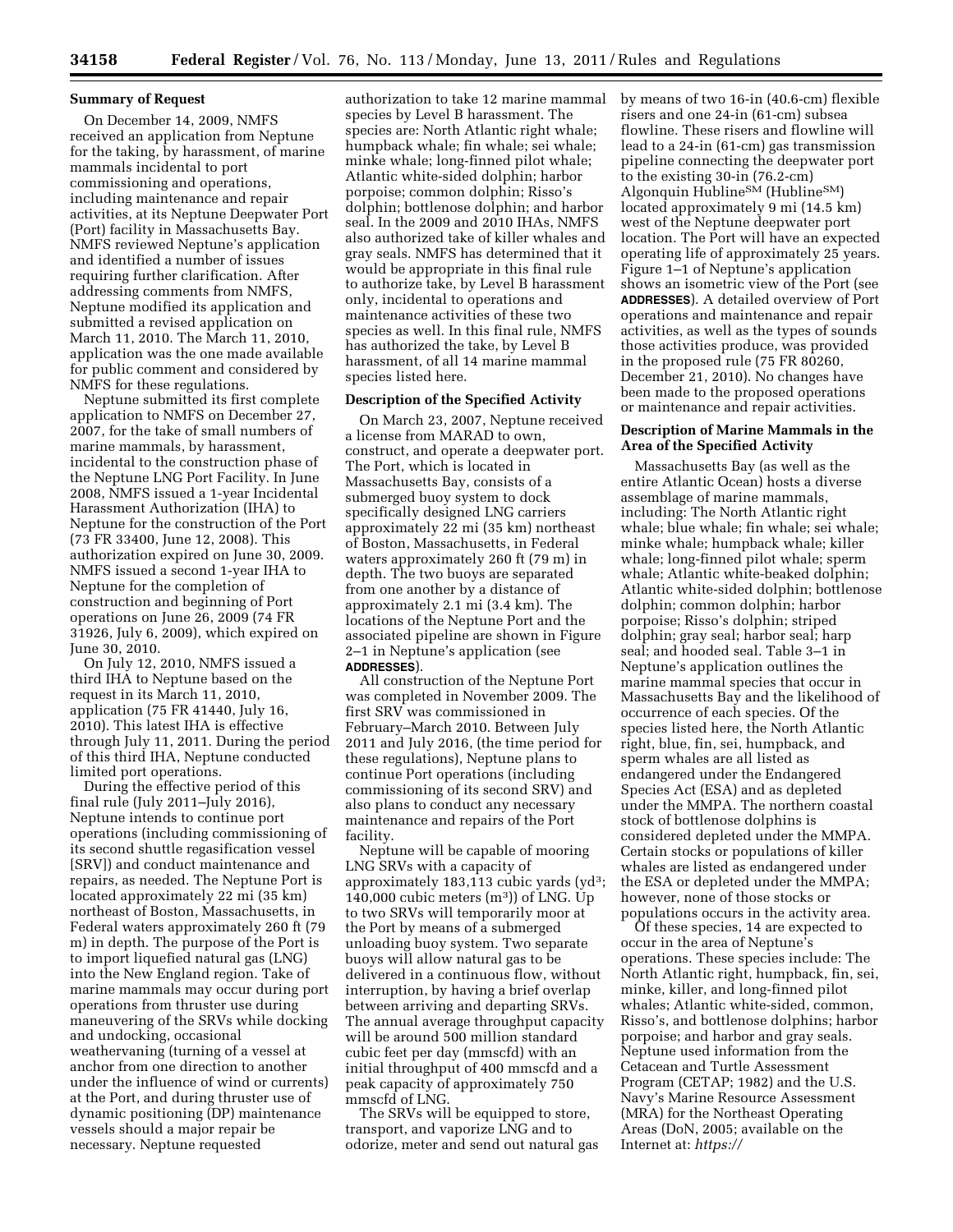*portal.navfac.navy.mil/portal/page/ portal/navfac/navfac*\_*ww*\_*pp/ navfac*\_*hq*\_*pp/navfac*\_*environmental/ mra*) to estimate densities of the species in the area. Nonetheless, NMFS used the data on cetacean distribution within Massachusetts Bay, such as those published by NOAA's National Centers for Coastal Ocean Science (NCCOS; 2006), to determine density estimates of several species of marine mammals in the vicinity of the project area. The explanation for those derivations and the actual density estimates are described later in this document (see the ''Estimated Take by Incidental Harassment'' section).

The proposed rule contains a discussion of 17 marine mammal species that are not considered further in the analysis because of their rarity in the Massachusetts Bay area (blue whale, sperm whale, harp seal, hooded seal, ringed seal, northern bottlenose whale, Cuvier's beaked whale, Sowerby's beaked whale, Blainville's beaked whale, Gervais' beaked whale, True's beaked whale, beluga whale, pantropical spotted dolphin, false killer whale, pygmy sperm whale, striped dolphin, and Atlantic white-beaked dolphin). The proposed rule also contains brief summaries on several commonly sighted marine mammal species distribution and abundance in the vicinity of the action area. The ''Description of Marine Mammals in the Area of the Specified Activity'' has not changed from the proposed rule. Please refer to the proposed rule (75 FR 80260, December 21, 2010) for the complete discussion.

Additionally, information on those species that may be impacted by this activity is provided in Neptune's application and sections 3.2.3 and 3.2.5 in the MARAD/USCG Final EIS on the Neptune LNG proposal (see **ADDRESSES**). Please refer to those documents for more information on these species. Also, general information on these marine mammal species can also be found in the 2009 NMFS U.S. Atlantic and Gulf of Mexico Marine Mammal Stock Assessment Report (SAR; Waring *et al.,*  2009) and the 2010 Draft NMFS Atlantic and Gulf of Mexico Marine Mammal SAR (Waring *et al.,* in prep.), which are available on the Internet at: *[http://](http://www.nefsc.noaa.gov/publications/tm/tm213/)  [www.nefsc.noaa.gov/publications/tm/](http://www.nefsc.noaa.gov/publications/tm/tm213/) [tm213/](http://www.nefsc.noaa.gov/publications/tm/tm213/)* and *[http://www.nmfs.noaa.gov/](http://www.nmfs.noaa.gov/pr/sars/draft.htm) [pr/sars/draft.htm,](http://www.nmfs.noaa.gov/pr/sars/draft.htm)* respectively.

# **Brief Background on Marine Mammal Hearing**

When considering the influence of various kinds of sound on the marine environment, it is necessary to understand that different kinds of

marine life are sensitive to different frequencies of sound. Based on available behavioral data, audiograms derived using auditory evoked potential techniques, anatomical modeling, and other data, Southall *et al.* (2007) designate ''functional hearing groups'' for marine mammals and estimate the lower and upper frequencies of functional hearing of the groups. The functional groups and the associated frequencies are indicated below (though animals are less sensitive to sounds at the outer edge of their functional range and most sensitive to sounds of frequencies within a smaller range somewhere in the middle of their functional hearing range):

• Low frequency cetaceans (13) species of mysticetes): Functional hearing is estimated to occur between approximately 7 Hz and 22 kHz (however, a study by Au *et al.* (2006) of humpback whale songs indicate that the range may extend to at least 24 kHz);

• Mid-frequency cetaceans (32 species of dolphins, six species of larger toothed whales, and 19 species of beaked and bottlenose whales): functional hearing is estimated to occur between approximately 150 Hz and 160 kHz;

• High frequency cetaceans (eight species of true porpoises, six species of river dolphins, Kogia, the franciscana, and four species of cephalorhynchids): functional hearing is estimated to occur between approximately 200 Hz and 180 kHz; and

• Pinnipeds in Water: functional hearing is estimated to occur between approximately 75 Hz and 75 kHz, with the greatest sensitivity between approximately 700 Hz and 20 kHz.

As mentioned previously in this document, 14 marine mammal species (12 cetacean and two pinniped species) are likely to occur in the Neptune Port area. Of the 12 cetacean species likely to occur in Neptune's project area, five are classified as low frequency cetaceans (*i.e.,* North Atlantic right, humpback, fin, minke, and sei whales), six are classified as mid-frequency cetaceans (*i.e.,* killer and pilot whales and bottlenose, common, Risso's, and Atlantic white-sided dolphins), and one is classified as a high-frequency cetacean (*i.e.,* harbor porpoise) (Southall *et al.,* 2007).

#### **Potential Effects of the Specified Activity on Marine Mammals**

With respect to the MMPA, NMFS' effects assessment serves four primary purposes: (1) To prescribe the permissible methods of taking (*i.e.,*  Level B Harassment, including an identification of the number and types

of take that could occur by Level B harassment) and to prescribe other means of effecting the least practicable adverse impact on such species or stock and its habitat (*i.e.,* mitigation); (2) to determine whether the specified activity will have a negligible impact on the affected species or stocks of marine mammals (based on the likelihood that the activity will adversely affect the species or stock through effects on annual rates of recruitment or survival); (3) to determine whether the specified activity will have an unmitigable adverse impact on the availability of the species or stock(s) for subsistence uses (however, there are no subsistence communities that would be affected in the Massachusetts Bay area, so this determination is inapplicable for this rulemaking); and (4) to prescribe requirements pertaining to monitoring and reporting.

Potential effects of Neptune's proposed port operations and maintenance/repair activities would most likely be acoustic in nature. LNG port operations and maintenance/repair activities introduce sound into the marine environment. Potential acoustic effects on marine mammals relate to sound produced by thrusters during maneuvering of the SRVs while docking and undocking, occasional weathervaning at the port, and during thruster use of DP maintenance vessels should a major repair be necessary. The potential effects of sound from the activities associated with the Neptune Port might include one or more of the following: tolerance; masking of natural sounds; behavioral disturbance; nonauditory physical effects; and, at least in theory, temporary or permanent hearing impairment (Richardson *et al.,* 1995). However, for reasons discussed in the proposed rule, it is unlikely that there would be any cases of temporary, or especially permanent, hearing impairment resulting from these activities.

In the ''Potential Effects of Specified Activities on Marine Mammals'' section of the proposed rule, NMFS included a qualitative discussion of the different ways that port operations and repair and maintenance activities may potentially affect marine mammals. Marine mammals may experience masking and behavioral disturbance. The information contained in the ''Potential Effects of Specified Activities on Marine Mammals'' section from the proposed rule has not changed. Please refer to the proposed rule for the full discussion (75 FR 80260, December 21, 2010).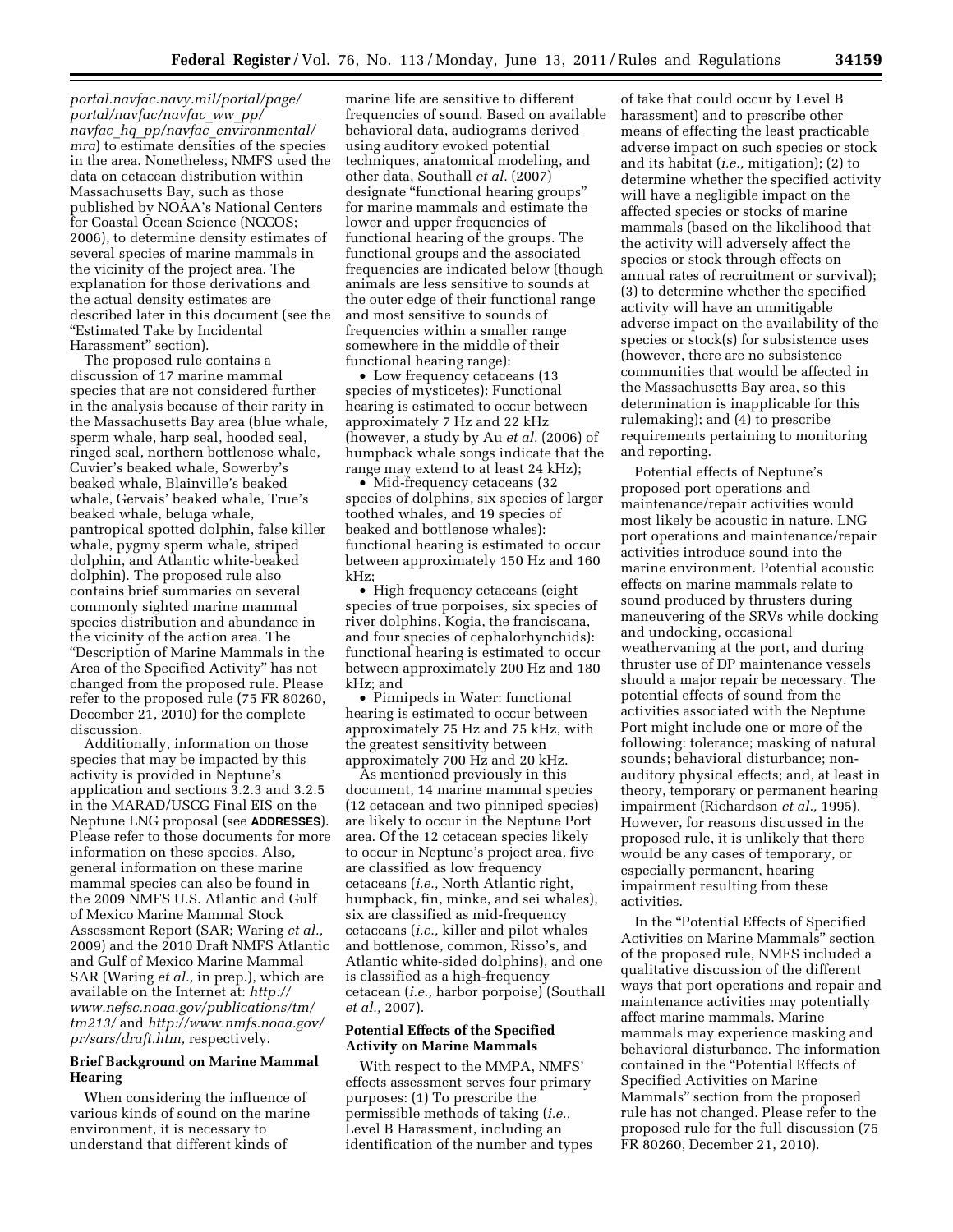# **Anticipated Effects on Habitat**

The primary potential impacts to marine mammals and other marine species are associated with elevated sound levels produced by the Port operations and maintenance/repair activities. However, other potential impacts from physical disturbance are also possible. Major repairs to the Neptune port and pipeline may affect marine mammal habitat in several ways: cause disturbance of the seafloor; increase turbidity slightly; and generate additional underwater sound in the area. These underwater sound levels will cause some species to temporarily disperse from or avoid repair areas, but they are expected to return shortly after the repair is completed. Operation of the Port will result in long-term, continued disturbance of the seafloor, regular withdrawal of seawater, and generation of underwater sound. The proposed rule contained a full discussion of the potential impacts to marine mammal habitat and prey species in the project area. No changes have been made to that discussion. Please refer to the proposed rule for the full discussion of potential impacts to marine mammal habitat (75 FR 80260, December 21, 2010). NMFS has determined that Neptune's proposed port operations and maintenance/repair activities are not expected to have any habitat-related effects that could cause significant or long-term consequences for individual marine mammals or on the food sources that they utilize.

#### **Mitigation**

In order to issue an incidental take authorization (ITA) under section 101(a)(5)(A) of the MMPA, NMFS must, where applicable, set forth the permissible methods of taking pursuant to such activity, and other means of effecting the least practicable adverse impact on such species or stock and its habitat, paying particular attention to rookeries, mating grounds, and areas of similar significance, and on the availability of such species or stock for taking for certain subsistence uses (where relevant).

Neptune proposed several mitigation measures in the application (see **ADDRESSES**). After a review of these measures, NMFS determined that some additional measures should also be implemented in order to effect the least practicable adverse impact on the species or stock and its habitat. Both sets of measures are discussed next.

### *Mitigation Measures in Neptune's Application*

Neptune submitted a ''Marine Mammal Detection, Monitoring, and

Response Plan for the Operations Phase'' (the Plan) as part of its MMPA application (Appendix D of the application; see **ADDRESSES**). The measures, which include safety zones and vessel speed reductions, are fully described in the Plan and summarized here. Some slight changes have been made in this final rule (from what appears in the Plan) based on public comments or for clarification purposes. An explanation of the changes is contained in the ''Comments and Responses'' section found later in this document.

The 500-yd (457 m) safety zone for North Atlantic right whales is based on the approach regulation found at 50 CFR 224.103. The 100 yd (91 m) safety zone for other marine mammal species was taken from measures included in the 2007 Biological Opinion completed by NMFS' Northeast Regional Office. Any maintenance and/or repairs needed shall be scheduled in advance during the May 1 to November 30 seasonal window, whenever possible, so that disturbance to North Atlantic right whales will be largely avoided. If the repair cannot be scheduled during this time frame, additional mitigation measures are required in these regulations and described in part (2) of this section.

(1) Mitigation Measures for Major Repairs (May 1 to November 30)

(A) During repairs, if a marine mammal is detected within 0.6 mi (1 km) of the repair vessel (or acoustically), the vessel superintendent or on-deck supervisor will be notified immediately. The vessel's crew will be put on a heightened state of alert. The marine mammal will be monitored constantly to determine if it is moving toward the repair area.

(B) Repair vessels will cease any movement in the area if a marine mammal other than a right whale is sighted within or approaching to a distance of 100 yd (91 m) from the operating repair vessel. Repair vessels will cease any movement in the area if a right whale is sighted within or approaching to a distance of 500 yd (457 m) from the operating vessel. Vessels transiting the repair area, such as pipe haul barge tugs, will also be required to maintain these separation distances.

(C) Repair vessels will cease all sound emitting activities if a marine mammal other than a right whale is sighted within or approaching to a distance of 100 yd (91 m) or if a right whale is sighted within or approaching to a distance of 500 yd (457 m), from the operating repair vessel. The backcalculated source level, based on the

most conservative cylindrical model of acoustic energy spreading, is estimated to be 139 dB re 1 μPa.

(D) Repair activities may resume after the marine mammal is positively reconfirmed outside the established zones (either 500 yd (457 m) or 100 yd (91 m), depending upon species) or if the marine mammal has not been resighted in the established zones for 30 minutes.

(E) While under way, all repair vessels will remain 500 yd (457 m) away from right whales and 100 yd (91 m) away from all other marine mammals, unless constrained by human safety concerns or navigational constraints.

(F) All repair vessels 300 gross tons or greater will maintain a speed of 10 knots (18.5 km/hr) or less. Vessels less than 300 gross tons carrying supplies or crew between the shore and the repair site will contact the Mandatory Ship Reporting System, the USCG, or the protected species observers (PSOs) at the repair site before leaving shore for reports of recent right whale sightings or active Dynamic Management Areas (DMAs) and, consistent with navigation safety, restrict speeds to 10 knots (18.5 km/hr) or less within 5 mi (8 km) of any recent sighting location and within any existing DMA.

(G) Vessels transiting through the Cape Cod Canal and Cape Cod Bay (CCB) between January 1 and May 15 will reduce speeds to 10 knots (18.5 km/ hr) or less, follow the recommended routes charted by NOAA to reduce interactions between right whales and shipping traffic, and avoid aggregations of right whales in the eastern portion of CCB.

(2) Additional Port and Pipeline Major Repair Measures (December 1 to April 30)

If unplanned/emergency repair activities cannot be conducted between May 1 and November 30, Neptune is required to implement the following additional mitigation measures:

(A) If on-board PSOs do not have at least 0.6-mi (1-km) visibility, they shall call for a shutdown of repair activities. If dive operations are in progress, then they shall be halted and divers brought on board until visibility is adequate to see a 0.6-mi (1-km) range. At the time of shutdown, the use of thrusters must be minimized to the lowest level needed to maintain personnel safety. If there are potential safety problems due to the shutdown, the captain will decide what operations can safely be shut down and will document such activities in the data log.

(B) Prior to leaving the dock to begin transit, the barge will contact one of the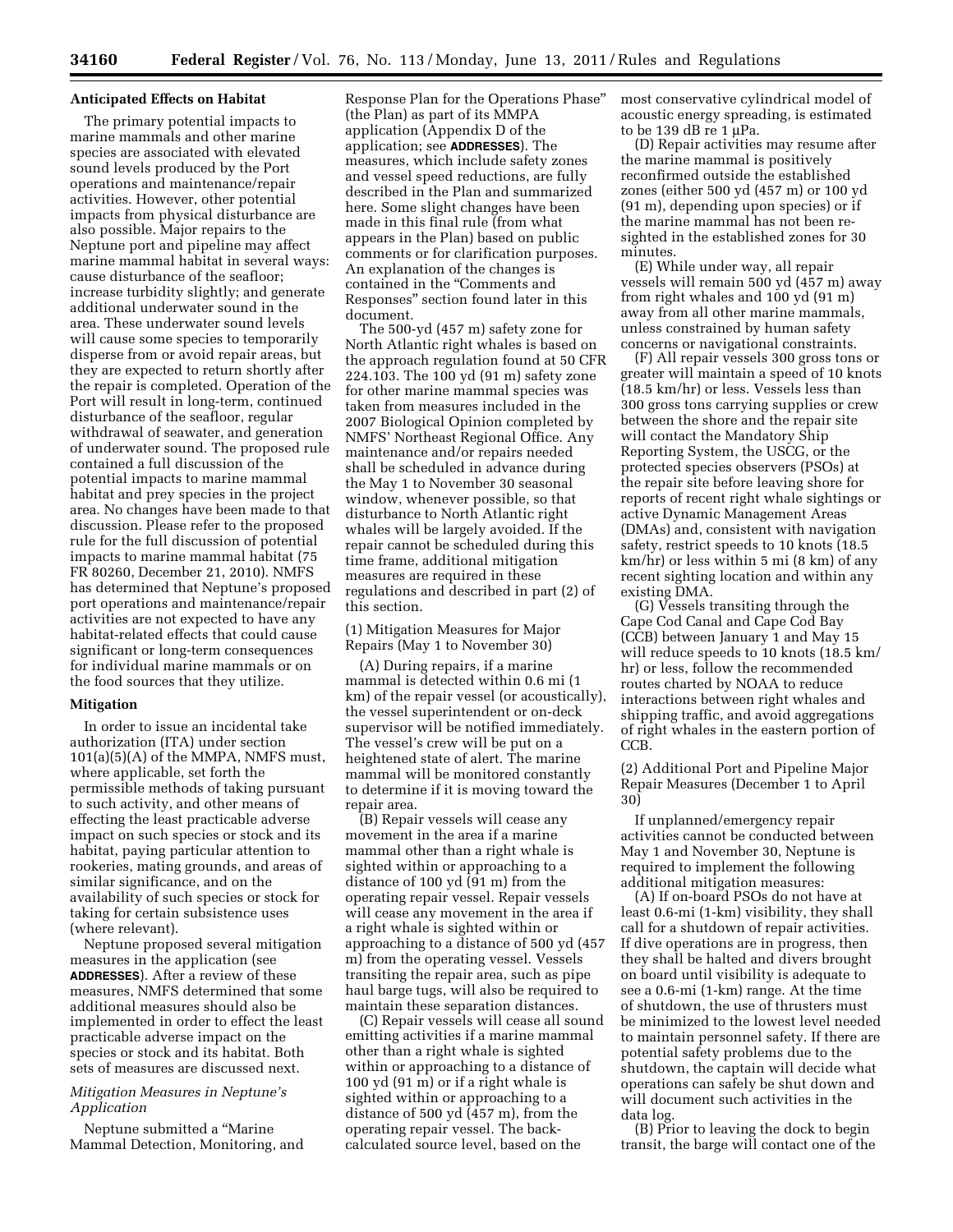PSOs on watch to receive an update of sightings within the visual observation area (within 0.6 mi (1 km) of the Port). If the PSO has observed a North Atlantic right whale within 30 minutes of the transit start, the vessel will hold for 30 minutes and again seek clearance to leave from the PSOs on board. PSOs will assess whale activity and visual observation ability at the time of the transit request to clear the barge for release and will grant clearance if no North Atlantic right whales have been sighted in the last 30 minutes in the visual observation area. [Similar requirements from the acoustic monitoring system is required and discussed part (4) of this subsection.]

(C) Neptune or its contractor shall provide a half-day training course to designated crew members assigned to the transit barges and other support vessels who will have responsibilities for watching for marine mammals. This course shall cover topics including, but not limited to, descriptions of the marine mammals found in the area, mitigation and monitoring requirements contained in the LOA, sighting log requirements, and procedures for reporting injured or dead marine mammals. These designated crew members will be required to keep watch on the bridge and immediately notify the navigator of any whale sightings. All watch crew members will sign into a bridge log book upon the start and end of watch. Transit route, destination, sea conditions, and any protected species sightings/mitigation actions during watch will be recorded in the log book. Any whale sightings within 3,281 ft (1,000 m) of the vessel will result in a high alert and slow speed of 4 knots (7.4 km/hr) or less. A sighting within 2,461 ft (750 m) will result in idle speed and/ or ceasing all movement.

(D) The material barges and tugs used for repair work shall transit from the operations dock to the work sites during daylight hours, when possible, provided the safety of the vessels is not compromised. Should transit at night be required, the maximum speed of the tug will be 5 knots (9.3 km/hr).

(E) Consistent with navigation safety, all repair vessels must maintain a speed of 10 knots (18.5 km/hr) or less during daylight hours. All vessels will operate at 5 knots (9.3 km/hr) or less at all times within 3.1 mi (5 km) of the repair area.

(3) Speed Restrictions in Seasonal Management Areas (SMAs)

Repair vessels and SRVs will transit at 10 knots (18.5 km/hr) or less in the following seasons and areas, which either correspond to or are more restrictive than the times and areas in

NMFS' regulations at 50 CFR 224.105 that implement speed restrictions to reduce the likelihood and severity of ship strikes of right whales:

• CCB SMA from January 1 through May 15, which includes all waters in CCB, extending to all shorelines of the Bay, with a northern boundary of 42° 12′ N. latitude;

• Off Race Point SMA year round, which is bounded by straight lines connecting the following coordinates in the order stated: 42°30′ N. 69°45′ W.; thence to 42°30′ N. 70°30′ W.; thence to 42°12′ N. 70°30′ W.; thence to 42°12′ N. 70°12′ W.; thence to 42°04′56.5″ N. 70°12′ W.; thence along mean high water line and inshore limits of COLREGS limit to a latitude of 41°40′ N.; thence due east to 41°41′ N. 69°45′ W.; thence back to starting point; and

• Great South Channel (GSC) SMA from April 1 through July 31, which is bounded by straight lines connecting the following coordinates in the order stated:

°30′ N. 69°45′ W. °40′ N. 69°45′ W. °00′ N. 69°05′ W. °09′ N. 67°08′24″ W. °30′ N. 67°27′ W. °30′ N. 69°45′ W.

(4) Additional Mitigation Measures

(A) When approaching and departing from the Neptune Port, SRVs shall use the Boston Traffic Separation Scheme (TSS) starting and ending at the entrance to the GSC. Upon entering the TSS, the SRV shall go into a ''heightened awareness'' mode of operation, which is outlined in great detail in the Plan (see Neptune's application).

(B) In the event that a whale is visually observed within 0.6 mi (1 km) of the Port or a confirmed acoustic detection is reported on either of the two auto-detection buoys (ABs; more information on the acoustic devices is contained in the ''Monitoring and Reporting'' section later in this document) closest to the Port, departing SRVs shall delay their departure from the Port, unless extraordinary circumstances, defined in the Plan, require that the departure is not delayed. The departure delay shall continue until either the observed whale has been visually (during daylight hours) confirmed as more than 0.6 mi (1 km) from the Port or 30 minutes have passed without another confirmed detection either acoustically within the acoustic detection range of the two ABs closest to the Port or visually within 0.6 mi (1 km) from Neptune.

(C) SRVs that are approaching or departing from the Port and are within

the Area to be Avoided (ATBA) surrounding Neptune shall remain at least 0.6 mi (1 km) away from any visually detected right whales and at least 100 yd (91 m) away from all other visually detected whales unless extraordinary circumstances, as defined in Section 1.2 of the Plan in Neptune's application, require that the vessel stay its course. The ATBA is defined in 33 CFR 150.940. It is the largest area of the Port marked on nautical charts, and it is enforceable by the USCG in accordance with the 33 CFR 150.900 regulations. The Vessel Master shall designate at least one lookout to be exclusively and continuously monitoring for the presence of marine mammals at all times while the SRV is approaching or departing Neptune.

(D) Neptune will ensure that other vessels providing support to Neptune operations during regasification activities that are approaching or departing from the Port and are within the ATBA shall be operated so as to remain at least 0.6 mi (1 km) away from any visually detected right whales and at least 100 yd (91 m) from all other visually detected whales.

### *Additional Mitigation Measures Required by NMFS*

In addition to the mitigation measures in Neptune′s application, NMFS has required the following measures in these regulations in order to ensure the least practicable adverse impact on the affected species or stocks:

(1) Neptune must immediately suspend any repair and maintenance or operations activities if a dead or injured marine mammal is found in the vicinity of the project area, and the death or injury of the animal could be attributable to the LNG facility activities. Upon finding a dead or injured marine mammal, Neptune must contact NMFS, the Northeast Stranding and Disentanglement Program, and the USCG. NMFS will review the documentation submitted by the PSO and attempt to attribute a cause of death. Activities will not resume until review and approval has been given by NMFS.

(2) PSOs will direct a moving vessel to slow to idle if a baleen whale is seen less than 0.6 mi (1 km) from the vessel.

(3) Use of lights during repair or maintenance activities shall be limited to areas where work is actually occurring, and all other lights must be extinguished. Lights must be downshielded to illuminate the deck and shall not intentionally illuminate surrounding waters, so as not to attract whales or their prey to the area.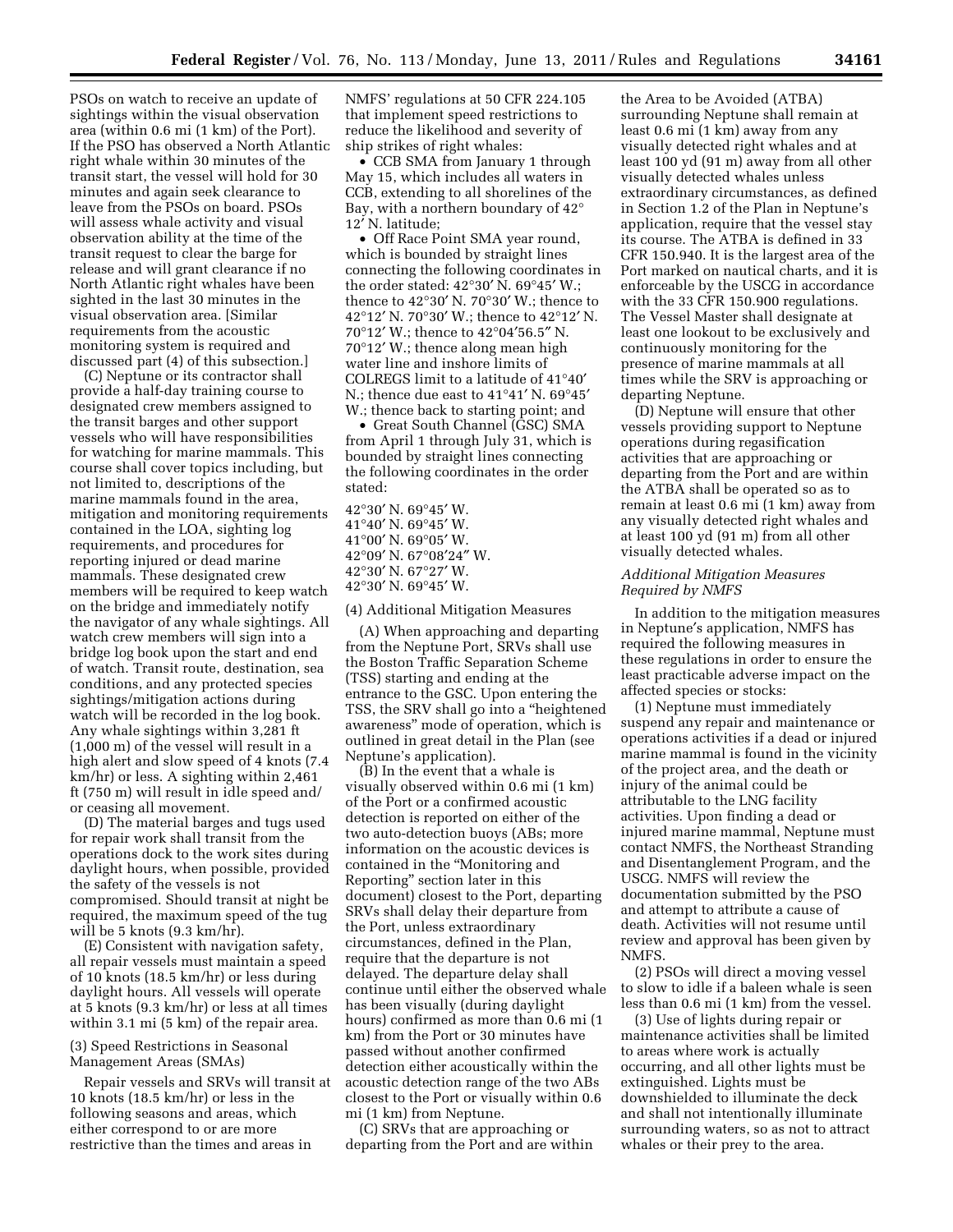### *Mitigation Conclusions*

NMFS has carefully evaluated the applicant's proposed mitigation measures and considered a range of other measures in the context of ensuring that NMFS prescribes the means of effecting the least practicable adverse impact on the affected marine mammal species and stocks and their habitat. Our evaluation of potential measures included consideration of the following factors in relation to one another:

• The manner in which, and the degree to which, the successful implementation of the measure is expected to minimize adverse impacts to marine mammals;

• The proven or likely efficacy of the specific measure to minimize adverse impacts as planned; and

• The practicability of the measure for applicant implementation.

Based on our evaluation of the applicant's proposed measures, as well as other measures considered by NMFS or recommended by the public, NMFS has determined that the mitigation measures described above, including the adaptive management component (see the ''Adaptive Management'' section later in this document), provide the means of effecting the least practicable adverse impact on marine mammal species or stocks and their habitat, paying particular attention to rookeries, mating grounds, and areas of similar significance.

#### **Monitoring and Reporting**

In order to issue an ITA for an activity, section 101(a)(5)(A) of the MMPA states that NMFS must, where applicable, set forth ''requirements pertaining to the monitoring and reporting of such taking.'' The MMPA implementing regulations at 50 CFR 216.104(a)(13) indicate that requests for ITAs must include the suggested means of accomplishing the necessary monitoring and reporting that will result in increased knowledge of the species and of the level of taking or impacts on populations of marine mammals that are expected to be present in the action area.

Neptune proposed both visual and acoustic monitoring programs in the Plan contained in the application. Summaries of those plans, as well as the proposed reporting, are contained here.

## *Passive Acoustic Monitoring*

Neptune LNG will deploy and maintain a passive acoustic detection network along a portion of the TSS and in the vicinity of Neptune. This network will consist of autonomous recording

units (ARUs) and near-real-time ABs. To develop, implement, collect, and analyze the acoustic data obtained from deployment of the ARUs and ABs, as well as to prepare reports and maintain the passive acoustic detection network, Neptune LNG has engaged the Cornell University Bioacoustic Research Program (BRP) in Ithaca, New York, and the Woods Hole Oceanographic Institution (WHOI) in Woods Hole, Massachusetts.

During June 2008, an array of 19 passive seafloor ARUs was deployed by BRP for Neptune. The layout of the array centered on the terminal site and was used to monitor the noise environment in Massachusetts Bay in the vicinity of Neptune during construction of the Port and associated pipeline lateral. The ARUs were not designed to provide real-time or nearreal-time information about vocalizing whales. Rather, archival noise data collected from the ARU array were used for the purpose of understanding the seasonal occurrences and overall distributions of whales (primarily North Atlantic right whales) within approximately 11.5 mi (18.5 km) of the Neptune Port. Neptune LNG will maintain these ARUs in the same configuration for a period of 5 years during operation of the Neptune Port in order to monitor the actual acoustic output of port operations and to alert NOAA to any unanticipated effects of port operations, such as large scale abandonment by marine mammals of the area. To further assist in evaluations of Neptune's acoustic output, source levels associated with DP of SRVs at the buoys will be estimated using empirical measurements collected from the passive detection network. If it is determined that this network is insufficient to collect the data, then source levels shall be collected from a platform as close as practicable to thrusters while in use.

In addition to the ARUs, Neptune LNG has deployed 10 ABs within the Separation Zone of the TSS for the operational life of the Port. The purpose of the AB array is to detect the presence of vocalizing North Atlantic right whales. Each AB has an average detection range of 5.8 mi (9.3 km) from the AB, although detection ranges will vary based on ambient underwater conditions. The AB system will be the primary detection mechanism that alerts the SRV Master to the occurrence of right whales in the TSS and triggers heightened SRV awareness. The configurations of the ARU array and AB network (see Figure 3 in the Plan in Neptune's application) were based upon

configurations developed and recommended by NOAA personnel.

Each AB deployed in the TSS will continuously screen the low-frequency acoustic environment (less than 1,000 Hz) for right whale contact calls occurring within an approximately 5.8 mi (9.3-km) radius from each buoy (the ABs' detection range) and rank detections on a scale from 1 to 10. Each AB shall transmit up to 10 clips with ratings 6–10 in near-real-time via Iridium satellite link to the BRP server Web site every 20 minutes during periods of heightened awareness (otherwise AB detections are transmitted at a rate of 5 clips per 6 hours). This 20-minute transmission schedule was determined by consideration of a combination of factors including the tendency of right whale calls to occur in clusters (leading to a sampling logic of listening for other calls rather than transmitting immediately upon detection of a possible call) and the amount of battery power required to complete a satellite transmission. Additional details on the protocol can be found in Neptune's application.

Additional passive acoustic monitoring shall be required, on a caseby-case basis, during both planned and emergency repair activities in order to better detect right whales in the area of repair work and to collect additional data on the noise levels produced during repair and maintenance activities. Neptune shall work with NOAA (NMFS and SBNMS) to evaluate when to install real-time passive acoustic detection buoys to provide early warnings for potential occurrence of right whales in the vicinity of the repair area. The number of passive acoustic detection buoys installed around the activity site, if deemed necessary, shall be commensurate with the type and spatial extent of maintenance/repair work required but must be sufficient to detect vocalizing right whales within the 120-dB impact zone. In addition, Neptune shall provide NMFS with empirically measured source level data for all sources of noise associated with LNG port maintenance and repair activities. Measurements shall be carefully planned and coordinated with noise-producing activities and shall be collected from the passive detection network.

#### *Visual Monitoring*

#### (1) Maintenance and Repair Activities

During maintenance- and repairrelated activities, Neptune LNG shall employ qualified PSOs on each vessel that has a DP system. All PSOs must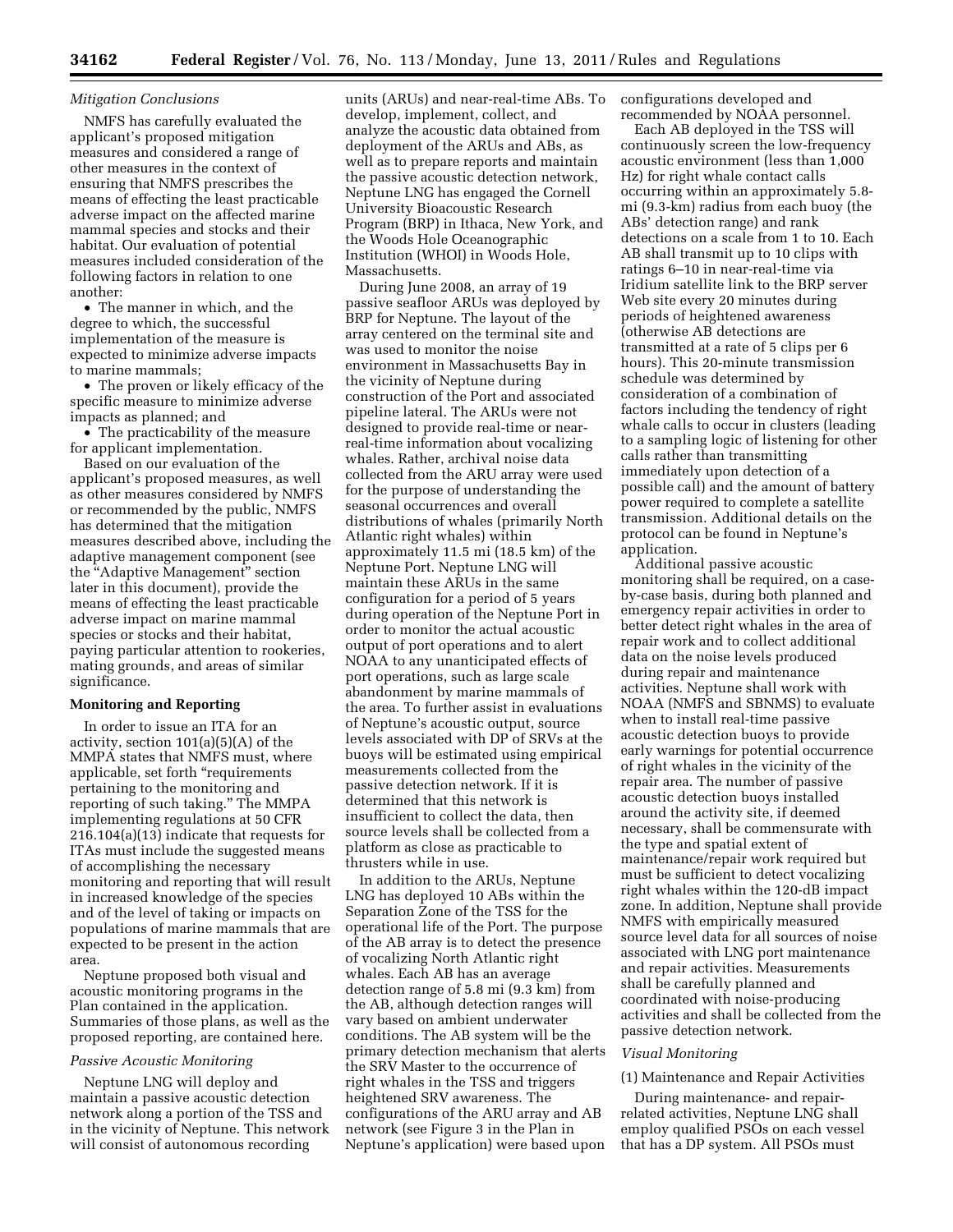receive training and be approved in advance by NOAA after a review of their qualifications. Qualifications for these PSOs shall include direct field experience on a marine mammal observation vessel and/or aerial surveys in the Atlantic Ocean/Gulf of Mexico. Two PSOs are on-duty at all times. Each vessel typically has four PSOs on-board at all times. The PSOs (one primary and one secondary) are responsible for visually locating marine mammals at the ocean's surface and, to the extent possible, identifying the species. The primary PSO shall act as the identification specialist, and the secondary PSO will serve as data recorder and will assist with identification. Both PSOs shall have responsibility for monitoring for the presence of marine mammals.

The PSOs shall monitor the area where maintenance and repair work is conducted using the naked eye, handheld binoculars, and/or power binoculars (*e.g,* Big Eyes). Two PSOs are on-duty 24 hours/day and switch between primary and secondary duties (as described in the previous paragraph) about every 40–60 minutes. During nighttime watches, PSOs are equipped with night vision devices. All sightings must be recorded on marine mammal field sighting logs.

### (2) Operations

While an SRV is navigating within the designated TSS, three people have lookout duties on or near the bridge of the ship including the SRV Master, the Officer-of-the-Watch, and the Helmsman on watch. In addition to standard watch procedures, while the SRV is within the ATBA and/or while actively engaging in the use of thrusters, an additional lookout shall be designated to exclusively and continuously monitor for marine mammals. Once the SRV is moored and regasification activities have begun, the vessel is no longer considered to be in ''heightened awareness'' status. However, when regasification activities conclude and the SRV prepares to depart from Neptune, the Master shall once again ensure that the responsibilities as defined in the Plan are carried out. All sightings of marine mammals by the designated lookout, individuals posted to navigational lookout duties, and/or any other crew member while the SRV is within the TSS, in transit to the ATBA, within the ATBA, and/or when actively engaging in the use of thrusters shall be immediately reported to the Officer-of-the-Watch who shall then alert the Master.

### *Reporting Measures*

Since the Neptune Port is within the Mandatory Ship Reporting Area (MSRA), all SRVs transiting to and from Neptune shall report their activities to the mandatory reporting section of the USCG to remain apprised of North Atlantic right whale movements within the area. All vessels entering and exiting the MSRA shall report their activities to WHALESNORTH. Vessel operators shall contact the USCG by standard procedures promulgated through the Notice to Mariner system.

For major repair work associated with the pipeline lateral or other port components, Neptune LNG shall notify the appropriate NOAA personnel as soon as practicable after it is determined that repair work must be conducted. During maintenance and repair of the pipeline lateral or other port components, weekly status reports must be provided to NOAA. The weekly report must include data collected for each distinct marine mammal species observed in the project area during the period of the repair activity. The weekly reports shall include the following:

• The location, time, and nature of the pipeline lateral repair activities;

• Whether the DP system was operated and, if so, the number of thrusters used and the time and duration of DP operation;

• Marine mammals observed in the area (number, species, age group, and initial behavior);

• The distance of observed marine mammals from the repair activities;

• Observed marine mammal behaviors during the sighting;

• Whether any mitigation measures were implemented;

• Weather conditions (sea state, wind speed, wind direction, ambient temperature, precipitation, and percent cloud cover, *etc.*);

• Condition of the marine mammal observation (visibility and glare); and

• Details of passive acoustic detections and any action taken in response to those detections.

For minor repairs and maintenance activities, the following protocols will be followed:

• All vessel crew members will be trained in marine mammal identification and avoidance procedures;

• Repair vessels will notify designated NOAA personnel when and where the repair/maintenance work is to take place along with a tentative schedule and description of the work, as soon as practicable after it is determined that repair work must be conducted;

• Vessel crews will record/document any marine mammal sighting(s) during the work period; and

• At the conclusion of the repair/ maintenance work, a report will be delivered to designated NOAA personnel describing any marine mammal sightings, the type of work taking place when the sighting occurred, and any avoidance actions taken during the repair/maintenance work.

During all phases of project repair/ maintenance activities and operation, sightings of any injured or dead marine mammals will be reported immediately to the USCG, NMFS, and the Northeast Stranding and Disentanglement Program, regardless of whether the injury or death is caused by project activities. Sightings of injured or dead marine mammals not associated with project activities can be reported to the USCG on VHF Channel 16 or to NMFS Stranding and Entanglement Hotline. In addition, if the injury or death was caused by a project vessel (*e.g.*, SRV, support vessel, or repair/maintenance vessel), USCG must be notified immediately, and a full report must be provided to NMFS, Northeast Regional Office, and NMFS, Office of Protected Resources. The report must include the following information: (1) The time, date, and location (latitude/longitude) of the incident; (2) the name and type of vessel involved; (3) the vessel's speed during the incident; (4) a description of the incident; (5) water depth; (6) environmental conditions (*e.g.*, wind speed and direction, sea state, cloud cover, and visibility); (7) the species identification or description of the animal; (8) the fate of the animal; and (9) photographs or video footage of the animal (if equipment is available). Activities will not resume until review and approval has been given by NMFS.

An annual report on marine mammal monitoring and mitigation will be submitted to NMFS, Office of Protected Resources, and NMFS, Northeast Regional Office, on August 1 of each year. The annual report shall cover the time period of January 1 through December 31 of the previous year for each year of activity. The weekly and annual reports shall include data collected for each distinct marine mammal species observed in the project area in Massachusetts Bay during the period of LNG facility operations and repair/maintenance activities. The annual report shall also include a description of marine mammal behavior, overall numbers of individuals observed, frequency of observation, and any behavioral changes and the context of the changes relative to operation and repair/maintenance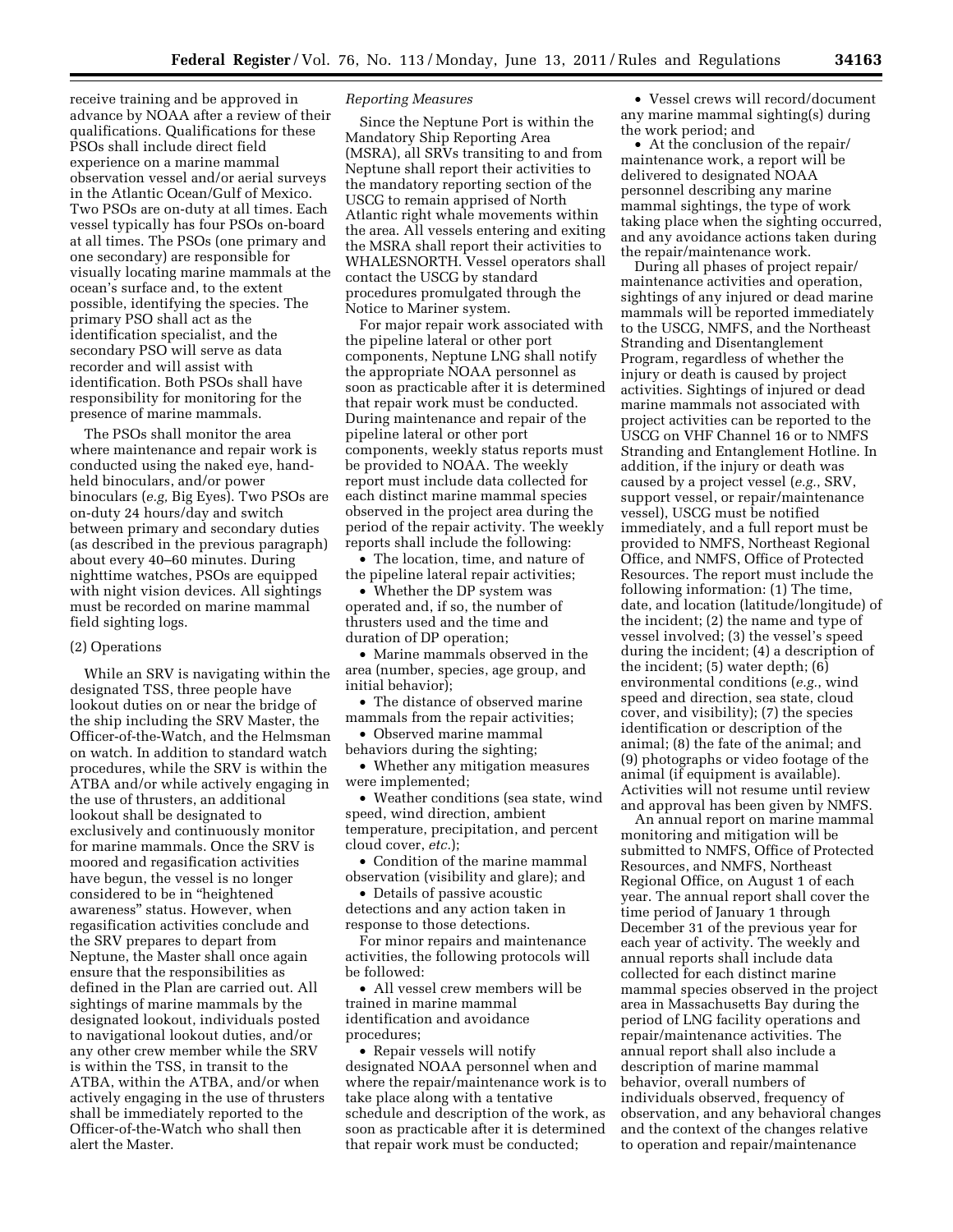activities. Additional information that will be recorded by Neptune or its contractors during operation and repair/ maintenance activities and contained in the reports include: results of empirical source level estimation for thrusters while in use and activities associated with maintenance and repair events, date and time of marine mammal detections (visually or acoustically), weather conditions, species identification, approximate distance from the source, activity of the vessel or at the repair site when a marine mammal is sighted, and whether thrusters were in use and, if so, how many at the time of the sighting.

In addition to annual reports, Neptune must submit a draft comprehensive final report to NMFS, Office of Protected Resources, and NMFS, Northeast Regional Office, 180 days prior to the expiration of these regulations. This comprehensive technical report shall provide full documentation of methods, results, and interpretation of all monitoring during the first 4.5 years of the LOA. A revised final comprehensive technical report, including all monitoring results during the entire period of the LOAs will be due 90 days after the end of the period of effectiveness of the regulations.

## *General Conclusions Drawn From Previous Monitoring Reports*

Throughout the construction period (July 2008–November 2009 with work stoppages during peak right whale season), Neptune submitted weekly reports on marine mammal sightings in the area. While it is difficult to draw biological conclusions from these reports, NMFS can make some general conclusions. Data gathered by PSOs is generally useful to indicate the presence or absence of marine mammals (often to a species level) within the safety zones (and sometimes without) and to document the implementation of mitigation measures. Though it is by no means conclusory, it is worth noting that no instances of obvious behavioral disturbance as a result of Neptune's activities were observed by the PSOs. Of course, these observations only cover the animals that were at the surface and within the distance that the PSOs could

see. Neptune has not yet conducted any repair or maintenance activities at the Port.

As described previously in this document, Neptune was required to maintain an acoustic array to monitor calling North Atlantic right whales (humpback and fin whale calls were also able to be detected). The ARUs log continuous acoustic data for up to 110 days per each deployment. At the end of each ARU recording cycle, the 19 units are recovered by BRP personnel. The data are analyzed based on seven objectives, which are as follows: (1) Determine daily presence of fin whale sounds; (2) determine daily presence of humpback whale sounds; (3) determine hourly presence of right whale sounds; (4) estimate locations and numbers of vocalizing right whales in the monitoring area each day; (5) estimate sound exposure for each locatable vocalizing whale; (6) assess noise conditions; and (7) improve analysis software applications.

Cornell BRP analyzed the data and submitted a report covering the initial construction phase of the project, which occurred in 2008. While acoustic data can only be collected if the animals are actively calling, the report indicates that humpback and fin whales were heard calling on at least some of the ARUs on all construction days, and right whale calls were heard only 28 percent of the time during active construction days. Background noise analysis revealed definite increases in acoustic noise in association with the different types of construction activities with increases highest in the right whale band and next highest in the humpback band. The report asserted that the influence of construction activities on the acoustic habitat that was monitored could not be adequately evaluated by simply counting the number of detected whales exposed to a received noise level above 120 dB.

The September 2010 ARU quarterly passive acoustic monitoring status report indicates that only a small portion of the 2010 data have been analyzed to date. The final *Marine Mammal Acoustic Monitoring and Analysis for the Operation of the Neptune Liquefied Natural Gas* 

*Terminal: 1 January–31 December 2010*  will be submitted to NOAA, USGC, and MARAD by July 31, 2011.

The AB network has been deployed and operational in the Boston TSS since January 2010. Acoustic data from these buoys are sent to the BRP Cornell lab in near-real-time for analysis for the presence of North Atlantic right whales in the monitoring area. Positive North Atlantic right whale detections are relayed to SRVs during transit through the shipping lanes. The cycle of data analysis and information submission is a 24 hrs/day, 7 days/week operation when SRVs are in the monitoring area. To date, Cornell has prepared and submitted two reports for the AB system for 2010: January–June time period and July–September time period.

There are two monitoring conditions that dictate the tasks performed by analysts at BRP: ''normal'' monitoring conditions and ''heightened watch'' monitoring conditions. During "normal" monitoring conditions (*i.e.,* no SRVs are present in the monitoring area), analysts at BRP monitor and report on North Atlantic right whale activity twice a day. During ''heightened watch'' monitoring conditions (*i.e.,* when a SRV is 24 hours from the TSS AB coverage area, traveling through the Boston Shipping Lanes or transiting to the Neptune Port from the Boston Shipping Lanes) analysts at BRP monitor and report on North Atlantic right whale acoustic activity in near-real-time. Table 1 in this document outlines the detections and data that were recorded on the ABs from January–September 2010. The highest number of detections was recorded in March and the lowest number recorded in June. During the period January–September 2010, there were two SRV visits to the Port. This resulted in ''heightened watch'' monitoring conditions of the AB array for 2 days in February, 2 days in March, 7 days in April, 1 day in May, 1 day in July, and 7 days in August. The passive acoustic arrays will remain deployed during the effective period of these regulations in order to obtain information during the operational phase of the Port facility.

| Table 1—Information on North Atlantic Right Whale Call Data Collected From the AB Array Deployed |  |
|--------------------------------------------------------------------------------------------------|--|
| NEAR THE NEPTUNE PORT FROM JANUARY THROUGH SEPTEMBER 2010                                        |  |

|                                                                                        | Januarv      | February         | March                | April              | Mav               | June            | July           | August       | Sep-<br>tember |
|----------------------------------------------------------------------------------------|--------------|------------------|----------------------|--------------------|-------------------|-----------------|----------------|--------------|----------------|
| Total number of detections for all ABs<br>Highest number of detections on a single day | 328<br>58    | 10<br>573<br>103 | 10<br>3.874<br>1.059 | 10<br>2.786<br>255 | 10<br>.538<br>186 | 34              | 64<br>26       | 112<br>35    | 189<br>43      |
| Number of days with no recorded detections                                             | (Jan.<br>14) | (Feb. 25)        | (Mar. 25)            | (Apr. 24)          | (Mav 1)           | (Jun. 15)<br>14 | (Jul. 3)<br>16 | (Aug.<br>14) | (Sep. 18)      |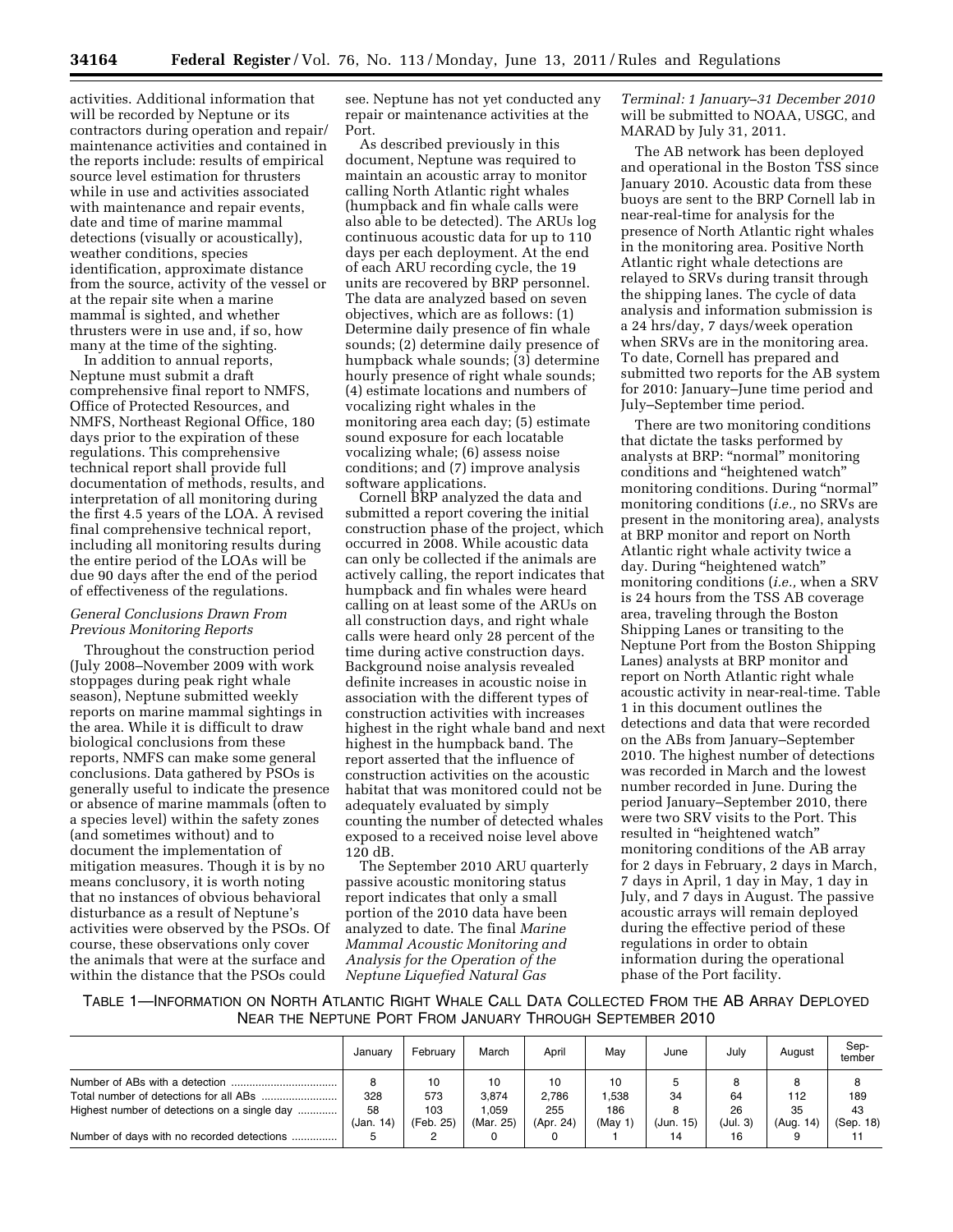### **Adaptive Management**

NMFS has included an adaptive management component in the regulations governing the take of marine mammals incidental to operation and repair/maintenance activities at the Neptune Port. In accordance with 50 CFR 216.105(c), regulations for the proposed activity must be based on the best available information. As new information is developed, through monitoring, reporting, or research, the regulations may be modified, in whole or in part, after notice and opportunity for public review and comment. The use of adaptive management will allow NMFS to consider new information from different sources to determine if mitigation or monitoring measures should be modified (including additions or deletions) if new data suggest that such modifications are appropriate for subsequent LOAs.

The following are some of the possible sources of applicable data:

• Results from Neptune's monitoring from the previous year;

• Results from general marine mammal and sound research; or

• Any information which reveals that marine mammals may have been taken in a manner, extent or number not authorized by these regulations or subsequent LOAs.

If, during the effective period of the regulations, new information is presented from monitoring, reporting, or research, these regulations may be modified, in whole, or in part after notice and opportunity for public review and comment, as allowed for in 50 CFR 216.105(c). In addition, LOAs shall be withdrawn or suspended if, after notice and opportunity for public comment, the Assistant Administrator finds, among other things, that the regulations are not being substantially complied with or the taking allowed is having more than a negligible impact on the species or stock, as allowed for in 50 CFR 216.106(e). That is, should substantial changes in marine mammal populations in the project area occur or monitoring and reporting show that the Port operations are having more than a negligible impact on marine mammals, then NMFS reserves the right to modify the regulations and/or withdraw or suspend LOAs after public review and comment.

#### **Comments and Responses**

On December 21, 2010 (75 FR 80260), NMFS published a proposed rule in response to Neptune's request to take marine mammals incidental to port commissioning and operations, including maintenance and repair

activities, at its Deepwater Port in Massachusetts Bay and requested comments, information, and suggestions concerning the request. During the 45 day public comment period, NMFS received comments from two private individuals and the Marine Mammal Commission (MMC). NMFS has responded to these comments here.

*Comment 1:* One of the private citizen letters noted the continual harassment and stress sustained by marine mammals from human activities, and, therefore, urged that the regulations be denied.

*Response:* NMFS considered the potential for harassment from these activities in its impacts analysis in the proposed rule (75 FR 80260, December 21, 2010). Authorization for incidental takings shall be granted if NMFS finds that the taking will have a negligible impact on the species or stock(s), will not have an unmitigable adverse impact on the availability of the species or stock(s) for subsistence uses (where relevant), and if the permissible methods of taking and requirements pertaining to the mitigation, monitoring and reporting of such takings are set forth. Based on the assessment in the proposed rule and contained later in this document, NMFS determined that the level of harassment from these activities would take only small numbers of marine mammals and would not have more than a negligible impact on the affected species or stocks. There are no relevant subsistence uses of marine mammals implicated by this action. Therefore, NMFS has determined that the total taking of affected species or stocks would not have an unmitigable adverse impact on the availability of such species or stocks for taking for subsistence purposes. The permissible methods of taking and the required mitigation, monitoring, and reporting measures are laid out in this final rule.

*Comment 2:* The second private citizen letter expressed contradicting points of view. It stated on the one hand that NMFS should not stop LNG operations, as it would force increased prices for the public. However, the letter also stated that NMFS should take positive steps to protect marine mammals.

*Response:* NMFS is not the agency with regulatory authority over offshore deepwater LNG ports. That authority falls to the USCG and MARAD. Therefore, those are the agencies that either allow or deny LNG port construction and operation. NMFS authorizes the take of marine mammals incidental to a specified activity if certain findings are made. Those

findings are described in the ''Background'' section found earlier in this document. The final rule and associated LOA contain mitigation and monitoring measures to ensure the least practicable adverse impact on marine mammal species and stocks in the Port area.

*Comment 3:* The MMC expressed three concerns with the information in the proposed rule as to the derivation of take estimates. First, the MMC expressed concern about the 120-dB zones that were used as they were smaller than those derived from in-situ measurements and incorporated into models in appendices in Neptune's application. This resulted in an underestimation of the zones of exposure. Second, the hypothetical strip width that was used by NMFS was much smaller than the strip width used during the surveys, thus producing overestimates of marine mammal densities in the area. Lastly, NMFS only estimated take from repair and maintenance activities and DP but not weathervaning.

The MMC is concerned that the presence of these errors and omissions in the proposed rule may have compromised the public's opportunity to comment meaningfully on the proposed authorization. Without seeing the new analyses, it is difficult to know whether the final rule will differ significantly enough from the proposed rule that an additional opportunity for public review and comment should be provided. Therefore, the MMC recommends that NMFS allow for an additional opportunity for public review and comment before publication of a final rule if the recalculated takes or zones in which takes might occur are significantly greater than those described in the proposed rule. If NMFS determines that additional notice and opportunity to comment are not needed, the MMC recommends that NMFS ensure that the revised estimates of the zones of exposure and anticipated takes for each of the three proposed activities are provided in the final rule, together with the rationale for not providing an additional opportunity for public review and comment.

*Response:* NMFS has revised the take estimates in this final rule from those contained in the proposed rule. A summary of the revisions is provided here, and more details can be found in the ''Estimated Take by Incidental Harassment'' section found later in this document.

As noted by the MMC, NMFS inadvertently did not estimate takes from weathervaning in the proposed rule. Takes from this activity (in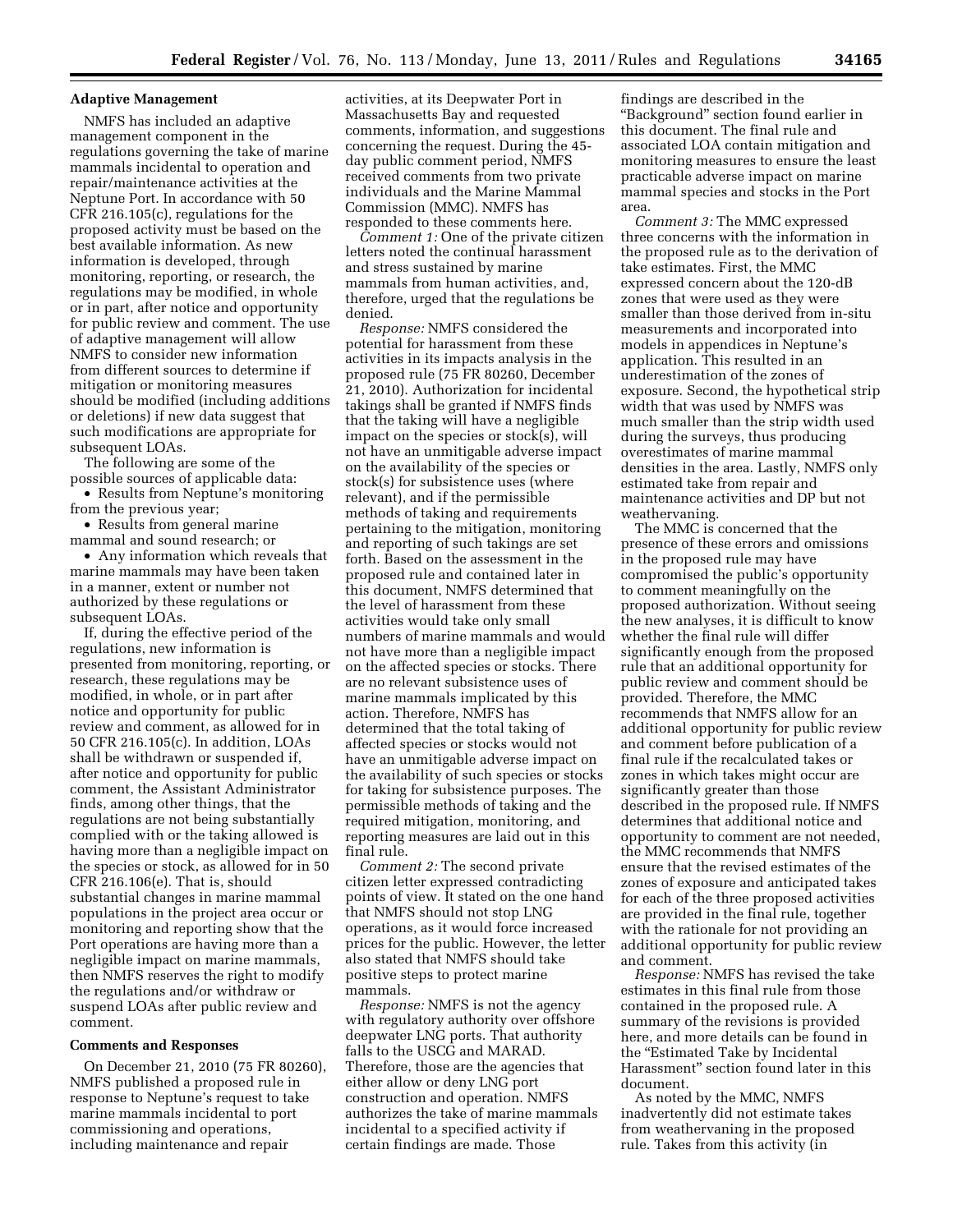addition to DP use and repair/ maintenance activities) have now been calculated and added to the total annual take estimate for each species. NMFS estimated that Neptune would require up to 8 days/year to conduct weathervaning to maintain position at the Port. This is based on information contained in their application and associated appendices. Including this activity only added a very small number of individuals of each species to the overall take totals for each species.

In December 2009, LGL Limited completed a Second Supplementary Biological Effects Report titled *Assessment of the Effects of Underwater Noise from Thrusters to be Used on the Neptune LNG Project* (LGL, 2009). This report incorporated measurements of the SRVs conducted by Samsung and new transmission loss modeling by JASCO Applied Sciences. This report presents zones of influence (ZOIs; *e.g.,*  the area ensonified by the 120-dB contour) for DP during thruster use for docking and undocking, weathervaning (to maintain position on the mooring), and repair and maintenance activities. For each of these three activities that have the potential to result in take of marine mammals, LGL presented a range for the radius of the 120-dB isopleth. NMFS took the average (or mean) value for each of these three radii to determine the ZOIs for each activity and the amount of take for each species. NMFS used the following radii (and ZOIs) in its take calculations:

• DP during thruster use for docking and undocking: Radius of 2.33 mi (3.75 km) and an area of 17.06 mi2 (44.18  $km<sup>2</sup>$ :

• Weathervaning: Radius of 3.2 mi (5.15 km) and an area of 32.17 mi2  $(83.32 \text{ km}^2)$ ; and

• Repair and maintenance activities: Radius of 4.38 mi (7.05 km) and an area of 60.29 mi2 (156.14 km2).

The radius for DP increased only slightly between the proposed and final rules from 1.9 mi (3 km) to 2.33 mi (3.75 km). The increase in radius (and therefore ZOI) from repair and maintenance activities had a more dramatic increase between the proposed and final rules: 2.4 mi (3.9 km) to 4.38 mi (7.05 km). However, the radius for repair and maintenance activities assumes that all such activities would be similar to construction activities. Activities during construction were noisier and required more vessels on site at the same time than what would be expected for most repair or maintenance type activities. Therefore, this radius and associated ZOI are likely overestimates, as many of the activities would not occur on this large of a scale.

As noted by the MMC, NMFS used an extremely conservative hypothetical strip width in the proposed rule to derive density estimates. By doing so, the density estimates were severely inflated. NMFS has reviewed the 2006 NCCOS report from which data were used to determine species densities. Some of the data used a strip-transect survey method. The value for this was 2.3 mi (3.7 km). In order to convert a strip-transect value to a line transect for the strip width, one must divide the strip transect width by 2. Therefore, in this final rule, NMFS has used a strip width of 1.15 mi (1.85 km) to derive density estimates for the seven species discussed in the NCCOS (2006) report. This value is more realistic of actual field conditions than the original value used in the proposed rule. By using this larger strip width, the take estimates dropped dramatically (especially for DP thruster use), even with the larger ZOIs. The take estimates for DP thruster use with the lower density estimates and larger ensonified areas decreased by nearly three times the values in the proposed rule.

NMFS has determined that there does not need to be another opportunity for public comment on this rule based merely on the fact that the take estimates have been revised. When all of the recommended modifications to the take estimates were made (*i.e.,* inclusion of weathervaning, increasing ZOIs, and increasing strip width), the end result was that in all cases, the take estimates decreased slightly for the species described in the 2006 NCCOS report. Additionally, the public's opportunity to comment meaningfully was not compromised. Besides the MMC, only two other people submitted comment letters. Neither of these letters discussed the issue of take estimates or how the values were calculated in the proposed rule. NMFS has provided ample explanation for how the estimates were derived in this final rule and where changes in derivation were made from the proposed rule.

*Comment 4:* The MMC recommends that NMFS adopt a consistent requirement that mitigation zones be clear of all species of marine mammals for 30 minutes before initiation or resumption of activities.

*Response:* NMFS has changed the requirement that repair and maintenance activities not resume until the marine mammal has been positively confirmed to have left the mitigation zone to also state that if the animal has not been re-sighted for 30 minutes in the appropriate mitigation zone that activities may resume. This change is consistent with requirements and

conditions contained in other MMPA ITAs.

*Comment 5:* The MMC notes that the proposed rule uses a 0.6-mi (1-km) radius of the area that must be visible for certain activities and a 0.5-mi (0.8 km) radius for repair and maintenance activities. The basis for allowing lower visibility for certain activities is not clear. The MMC recommends that NMFS require that visibility also be at least 0.6 mi (1 km) before maintenance and repair activities can proceed or provide a reasoned basis for allowing these activities under poorer visibility.

*Response:* NMFS has changed the visibility requirement for repair and maintenance activities in the final rule to be consistent with that of other activities for which mitigation is required in the rule. NMFS agrees with the MMC that there is no reason for the discrepancy in the visibility distances and therefore has made the requested change. The mitigation requirements for such activities now state that a zone of 0.6 mi (1 km) must be visible.

*Comment 6:* The MMC also questions whether the planned visual monitoring is adequate for mitigation purposes. The proposed rule specifies that PSOs would conduct visual monitoring for 40 minutes each hour, beginning at daybreak. With that 20-minute break each hour, if the Port operates 24 hours/ day, then in a season with 12 hours of daily sunlight, observers would be on watch for a total of 8 hours only—that is, during one-third of operations. In essence, NMFS' approach implies that visual monitoring is necessary for mitigation purposes only at certain times, and the MMC does not see the basis for that conclusion. To address that concern, the MMC recommends that NMFS (1) require that PSOs monitor continuously for the presence of marine mammals when activities occur during daylight hours and (2) either prohibit nighttime operations or adopt measures that it can demonstrate to be reliable for detecting all marine mammals within the specified mitigation zones under nighttime conditions.

*Response:* The information contained in the proposed rule about the procedures used by PSOs during repair and maintenance activities at the Neptune Port was not described clearly. Additional information has been added to the ''Monitoring and Reporting'' section of this document to add clarity.

PSOs are on-duty continuously to monitor for the presence of marine mammals. This includes work done during nighttime hours. Two PSOs are on-watch at all times and take turns during the shift between being the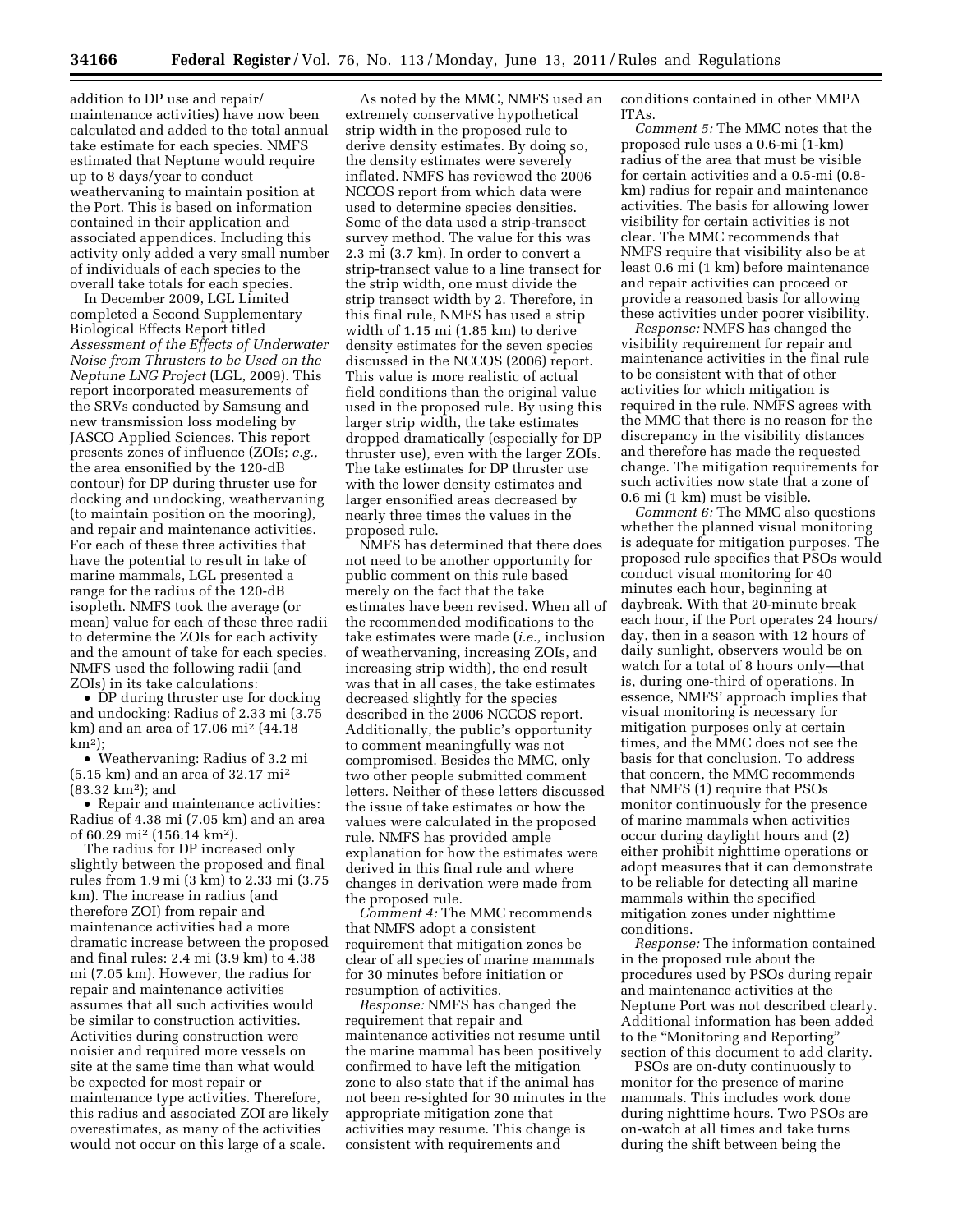primary observer watching for marine mammals and the secondary observer who records sightings in the log book and watches for marine mammals when not entering data. Should repair and maintenance activities occur during nighttime hours, PSOs are equipped with night vision devices. These devices have proven to be useful within the small distances that are encompassed by the mitigation zones for this project.

*Comment 7:* The MMC believes that NMFS' determination under the MMPA that these activities will have a negligible impact on marine mammal species or stocks needs to take into account possible cumulative effects, even if cumulative effects analyses have been conducted under the National Environmental Policy Act (NEPA). Unless such an analysis is done, NMFS could continue indefinitely to grant ITAs for individual activities that, by themselves, have a negligible impact even though the combined total of all impacts might significantly impede a species' recovery or contribute to its further decline. With that concern in mind, the MMC recommends that NMFS include in its final rule an analysis evaluating the impact of the proposed operations together with the cumulative impacts of all the other pertinent risk factors affecting right whales and other marine mammals that occur in the Port area and explain why it believes that the combined impacts would be negligible.

*Response:* NMFS considered the cumulative effects analysis contained in the USCG's and MARAD's 2006 Final EIS and other relevant data to inform its MMPA determination here. NMFS was a cooperating agency in the development of both the Draft and Final EISs for this project. Pursuant to NEPA, those documents contained a cumulative impacts assessment, as well as an assessment of the impacts of the proposed Neptune Port construction, operation, and abandonment on marine mammals and other protected resources.

Section 101(a)(5)(A) of the MMPA and its implementing regulations require NMFS to consider a request for the taking of marine mammals incidental to a specified activity within a specified geographical region and, assuming certain findings can be made, to authorize the taking of small numbers of marine mammals while engaged in that activity. NMFS has defined ''specified activity'' in 50 CFR 216.103 as ''any activity, other than commercial fishing, that takes place in a specified geographical region and potentially involves the taking of small numbers of marine mammals." When making a negligible impact determination, NMFS

considers the total impact during each 5-year period resulting from the specified activity only and supports its determination by relying on factors such as: (1) The number of anticipated mortalities from the activity; (2) the number and nature of anticipated injuries from the activity; (3) the number, nature, intensity, and duration of Level B harassment resulting from the activity; and (4) the context in which the takes occur.

NMFS considered the impacts analyses (*i.e.,* direct, indirect, and cumulative) contained in the 2006 EIS in reaching its conclusion that any marine mammals exposed to the low level sounds produced by operations or repair/maintenance activities at the Neptune Port would be disturbed for only a short period of time and would not be harmed or killed. Furthermore, the required mitigation and monitoring measures are expected to reduce the likelihood or severity of any impacts to marine mammals over the course of these activities.

Moreover, NMFS gave careful consideration to a number of other issues and sources of information. In particular, NMFS relied upon a number of scientific reports, including the 2009 and 2010 U.S. Atlantic and Gulf of Mexico Marine Mammal SARs to support its findings. The SARs contain a description of each marine mammal stock, its geographic range, a minimum population estimate, current population trends, current and maximum net productivity rates, optimum sustainable population levels and allowable removal levels, and estimates of annual human-caused mortality and serious injury through interactions with commercial fisheries. NMFS also used data from the 2006 NCCOS report to determine density levels of several of the marine mammal species in the proposed activity area.

After careful consideration of the proposed activities, the context in which Neptune's proposed activities would occur, the best available scientific information, and all effects analyses (including cumulative effects), NMFS has determined that the taking from the specified activities: (1) Would not result in more than the behavioral harassment (*i.e.,* Level B harassment) of small numbers of marine mammal species or stocks; (2) would not result in more than a negligible impact on affected species or stocks; and (3) would not have an unmitigable adverse impact on the availability of such species or stocks for taking for subsistence uses. Therefore NMFS has decided to issue regulations and associated LOA(s) to Neptune to take, by no more than Level

B harassment, small numbers of marine mammals incidental to operation and repair/maintenance activities at the Neptune Port off Massachusetts.

## **Estimated Take by Incidental Harassment**

Except with respect to certain activities not pertinent here, the MMPA defines "harassment" as: "any act of pursuit, torment, or annoyance which (i) has the potential to injure a marine mammal or marine mammal stock in the wild [Level A harassment]; or (ii) has the potential to disturb a marine mammal or marine mammal stock in the wild by causing disruption of behavioral patterns, including, but not limited to, migration, breathing, nursing, breeding, feeding, or sheltering [Level B harassment].'' Only take by Level B harassment is anticipated as a result of Neptune's operational and repair/ maintenance activities. Anticipated take of marine mammals is associated with thruster sound during maneuvering of the SRVs while docking and undocking, occasional weathervaning at the Port, and during thruster use of DP maintenance vessels should a major repair be necessary. The regasification process itself is an activity that does not rise to the level of taking, as the modeled source level for this activity is 110 dB (rms). Certain species may have a behavioral reaction to the sound emitted during the activities; however, hearing impairment as a result of these activities is not anticipated. Additionally, vessel strikes are not anticipated, especially because of the required speed restriction measures that were described earlier in this document.

For continuous sounds, such as those produced by Neptune's activities, NMFS uses a received level of 120-dB (rms) to indicate the onset of Level B harassment. The basis for Neptune's ''take'' estimate is the number of marine mammals that potentially could be exposed to sound levels in excess of 120 dB. This has been determined by applying the modeled ZOI to the seasonal use (density) of the area by marine mammals and correcting for seasonal duration of sound-generating activities and estimated duration of individual activities when the maximum sound-generating activities are intermittent to occasional. Nearly all of the required information is readily available in the MARAD/USCG Final EIS, with the exception of marine mammal density estimates for the project area. In the case of data gaps, a conservative approach was used to ensure that the potential number of takes is not underestimated, as described next.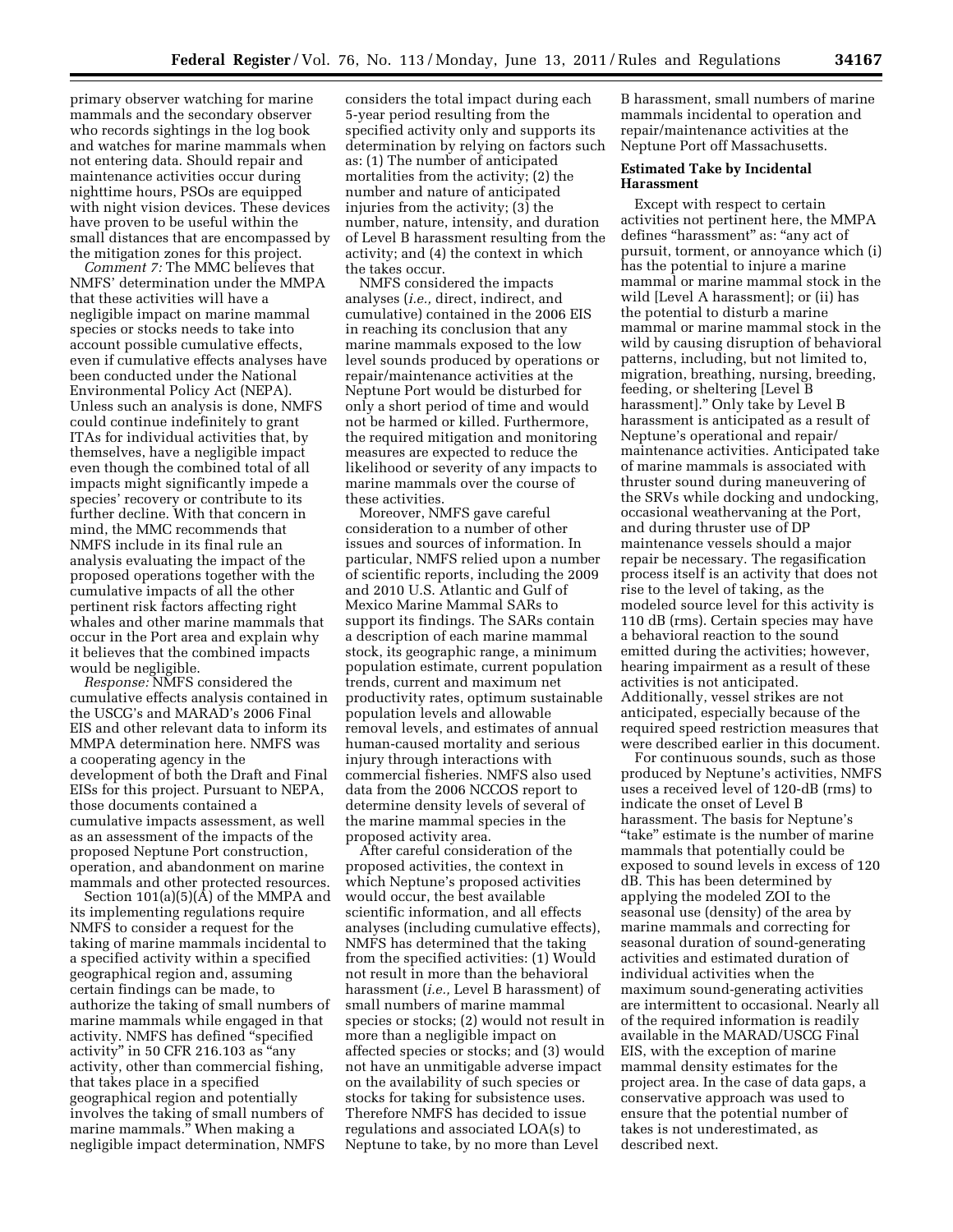Based on comments received from the MMC, NMFS has reevaluated the take estimates. The following factors for developing the take estimates have been taken into account in this final rule, which were not considered in the proposed rule:

• Takes from weathervaning were also estimated (in addition to takes from thruster use during DP and repair and maintenance activities, which were estimated in the proposed rule);

• The ZOIs for each of the three activities listed here are taken from Appendix C3 in Neptune's application, which are taken from in-situ measurements and incorporated into models in Neptune's application instead of the ZOIs from earlier reports, which were used in the proposed rule; and

• Density estimates were derived using a strip width of 1.15 mi (1.85 km) instead of the overly conservative strip width of 0.25 mi (0.4 km) used in the proposed rule.

In December 2009, LGL Limited completed a Second Supplementary Biological Effects Report titled *Assessment of the Effects of Underwater Noise from Thrusters to be Used on the Neptune LNG Project* (LGL, 2009). This report incorporated measurements of the SRVs conducted by Samsung and new transmission loss modeling by JASCO Applied Sciences. This report presents ZOIs for DP during thruster use for docking and undocking, weathervaning (to maintain position on the mooring), and repair and maintenance activities. For each of these three activities that have the potential to result in take of marine mammals, LGL presented a range for the radius of the 120-dB isopleth and also for the 120-dB ensonified area. NMFS took the average (or mean) value for each of these three radii to determine the ZOIs for each activity and the amount of take for each species from the three activities. Therefore, NMFS used the following radii (and ZOIs) in its take calculations:

• DP during thruster use for docking and undocking: Radius of 2.33 mi (3.75 km) and an area of 17.06 mi2 (44.18 km2);

• Weathervaning: Radius of 3.2 mi (5.15 km) and an area of 32.17 mi2  $(83.32 \text{ km}^2)$ ; and

• Repair and maintenance activities: Radius of 4.38 mi (7.05 km) and an area of 60.29 mi2 (156.14 km2).

Additionally, in the calculation of take from repair and maintenance activities, the proposed rule determined that such activities may only need to occur for 14 days each year. However, after a reevaluation, NMFS has determined that it would be more appropriate to assume 28 days per year

for repair and maintenance activities. While some repairs may take 3–4 weeks in any given year, there is also the possibility that some years may not have any repair or maintenance activities occur.

NMFS recognizes that baleen whale species other than North Atlantic right whales have been sighted in the project area from May to November. However, the occurrence and abundance of fin, humpback, and minke whales is not well documented within the project area. Nonetheless, NMFS used the data on cetacean distribution within Massachusetts Bay, such as those published by the NCCOS (2006), to determine potential takes of marine mammals in the vicinity of the project area. Neptune presented density estimates using the CETAP (1982) and U.S. Navy MRA (2005) data. The NCCOS (2006) report uses information from these sources; however, it also includes information from some other studies. Therefore, NMFS used density information for the species that are included in the NCCOS (2006) report. These species include: North Atlantic right, fin, humpback, minke, pilot, and sei whales and Atlantic white-sided dolphins.

The NCCOS study used cetacean sightings from two sources: (1) The North Atlantic Right Whale Consortium (NARWC) sightings database held at the University of Rhode Island (Kenney, 2001); and (2) the Manomet Bird Observatory (MBO) database, held at NMFS' Northeast Fisheries Science Center (NEFSC). The NARWC data contained survey efforts and sightings data from ship and aerial surveys and opportunistic sources between 1970 and 2005. The main data contributors included: The CETAP, the Canadian Department of Fisheries and Oceans, the Provincetown Center for Coastal Studies, International Fund for Animal Welfare, NEFSC, New England Aquarium, WHOI, and the University of Rhode Island. A total of 406,293 mi (653,725 km) of survey track and 34,589 cetacean observations were provisionally selected for the NCCOS study in order to minimize bias from uneven allocation of survey effort in both time and space. The sightings-perunit-effort (SPUE) was calculated for all cetacean species by month covering the southern Gulf of Maine study area, which also includes the project area (NCCOS, 2006).

The MBO's Cetacean and Seabird Assessment Program (CSAP) was contracted from 1980 to 1988 by NEFSC to provide an assessment of the relative abundance and distribution of cetaceans, seabirds, and marine turtles

in the shelf waters of the northeastern U.S. (MBO, 1987). The CSAP program was designed to be completely compatible with NEFSC databases so that marine mammal data could be compared directly with fisheries data throughout the time series during which both types of information were gathered. A total of 8,383 mi (5,210 km) of survey distance and 636 cetacean observations from the MBO data were included in the NCCOS analysis. Combined valid survey effort for the NCCOS studies included 913,840 mi (567,955 km) of survey track for small cetaceans (dolphins and porpoises) and 1,060,226 mi (658,935 km) for large cetaceans (whales) in the southern Gulf of Maine. The NCCOS study then combined these two data sets by extracting cetacean sighting records, updating database field names to match the NARWC database, creating geometry to represent survey tracklines and applying a set of data selection criteria designed to minimize uncertainty and bias in the data used.

Based on the comprehensiveness and total coverage of the NCCOS cetacean distribution and abundance study, NMFS calculated the estimated take number of marine mammals based on the most recent NCCOS report published in December, 2006. A summary of seasonal cetacean distribution and abundance in the project area was provided in the proposed rule, in the ''Description of Marine Mammals in the Area of the Specified Activity'' section (75 FR 80260, December 21, 2010). For a detailed description and calculation of the cetacean abundance data and SPUE, refer to the NCCOS study (NCCOS, 2006). SPUE for all four seasons were analyzed, and the highest value SPUE for the season with the highest abundance of each species was used to determine relative abundance. Based on the data, the relative abundance of North Atlantic right, fin, humpback, minke, sei, and pilot whales and Atlantic white-sided dolphins, as calculated by SPUE in number of animals per square kilometer, is 0.0082, 0.0097, 0.0265, 0.0059, 0.0084, 0.0407, and 0.1314 n/km, respectively. Table 2 in this document outlines the density, abundance, take estimates, and percent of population for the 14 species for which NMFS is authorizing Level B harassment.

In calculating the area density of these species from these linear density data, NMFS used 1.15 mi (1.85 km) as the strip width (W). This is larger than the extremely conservative hypothetical strip width of 0.25 mi (0.4 km) that was used in the proposed rule. This revised strip width is based on the distance of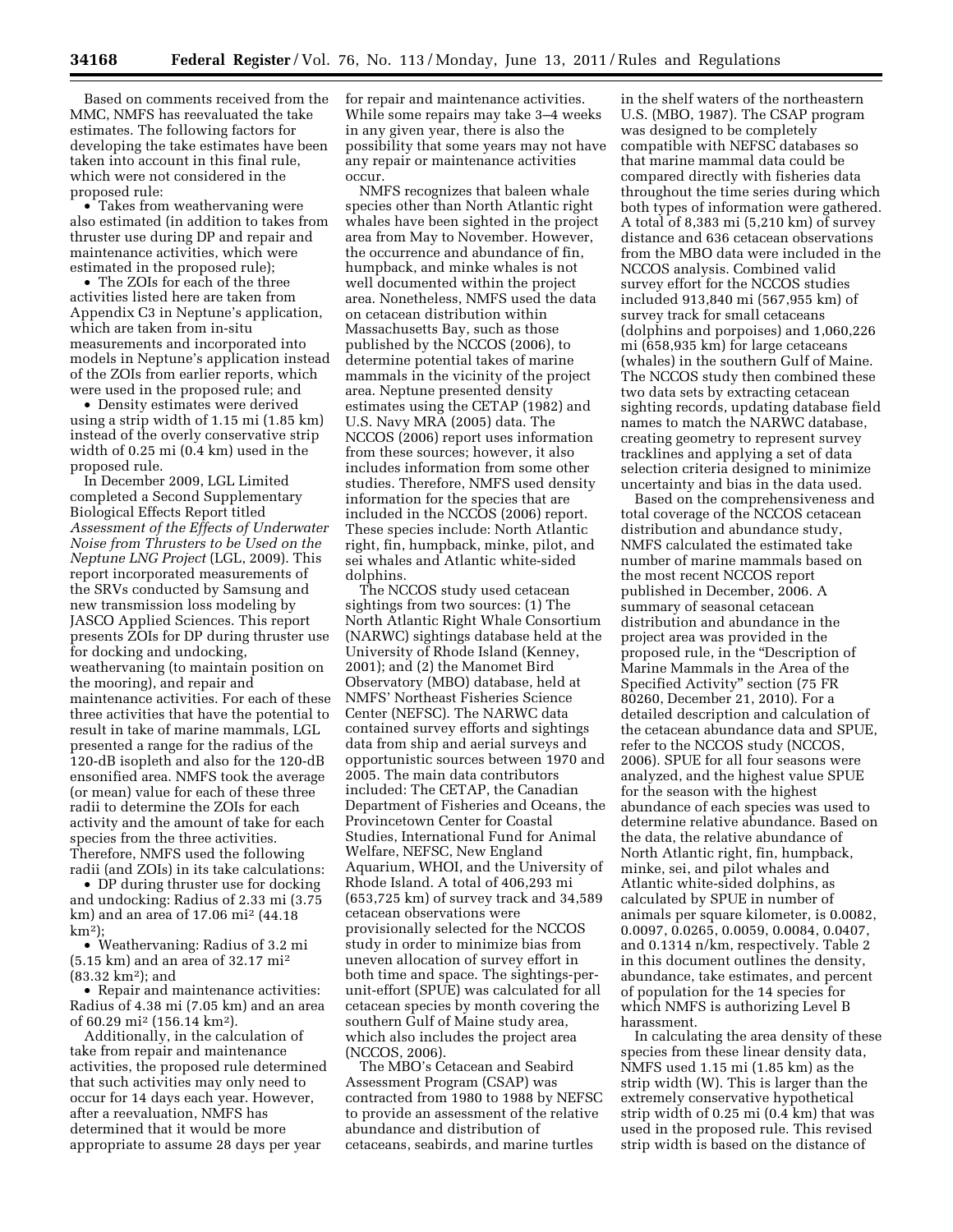visibility used in the NARWC data that was part of the NCCOS (2006) study. However, those surveys used a strip transect instead of a line transect methodology. Therefore, in order to obtain a strip width, one must divide the visibility or transect value in half. Since the visibility value used in the NARWC data was 2.3 mi (3.7 km), it thus gives a strip width of 1.15 mi (1.85 km). Based on this information, the area density (D) of these species in the project area can be obtained by the following formula:

## $D = SPUE/2W$ .

Based on the calculation, the estimated take numbers by Level B harassment on an annual basis for North Atlantic right, fin, humpback, minke, sei, and pilot whales and Atlantic white-sided dolphins, within the 120 dB ensonified area during DP of thrusters for docking and undocking of approximately  $17.06$  mi<sup>2</sup> (44.18 km<sup>2</sup>) maximum ZOI, corrected for 50 percent underwater, are 7, 9, 24, 5, 2, 36, and 118, respectively. This estimate is based on an estimated 50 SRV trips annually (for all of these species except for sei whales) that will produce sounds of 120 dB or greater. This estimate is based on an estimated 12.5 SRV trips annually that will produce sounds of 120 dB or greater for sei whales. Sei whales only occur in the area in the spring. Therefore, shipments during the other three seasons will not result in the take of sei whales. For this reason, take from shipment operations has only been calculated at a quarter of the rate of the other species for sei whales. With the revised strip width and ZOI, the take estimates for these seven species from DP during thruster use is about onethird the estimates in the proposed rule (75 FR 80260, December 21, 2010).

Based on the same calculation method described above for DP thruster use (but using the 120-dB ZOI of approximately 60.29 mi<sup>2</sup> (156.14 km<sup>2</sup>)), the estimated take numbers by Level B harassment on an annual basis for North Atlantic right, fin, humpback, minke, sei, and pilot whales and Atlantic white-sided dolphins incidental to Port maintenance and repair activities, corrected for 50 percent underwater, are 15, 17, 47, 11, 7, 72, and 233, respectively. These numbers are based on 28 days of repair

and maintenance activities occurring annually (for all of these species except for sei whales). As mentioned previously, sei whales only occur in the area in spring. Since most repair work is to be scheduled for the spring and summer seasons, the take estimate for sei whales was calculated based on 14 days or repair and maintenance activities annually. It is unlikely that this much repair and maintenance work would be required each year. With the revised strip width and ZOI, the take estimates for these seven species from maintenance and repair activities increased only slightly (*i.e.,* no more than 9 individuals for any endangered whale species) from the proposed rule (75 FR 80260, December 21, 2010).

The third activity that has the potential to take marine mammals is weathervaning in order to maintain position at the Port. This activity is not anticipated to occur for more than 8 days in any given year. Therefore, the take estimates are based on the possibility of weathervaning occurring for up to 8 days for all species except sei whales. Again, since sei whales only occur in the area in spring, the estimate for this species was calculated at onequarter the rate (*i.e.,* 2 days of weathervaning per year). Using a ZOI of 32.17 mi2 (83.32 km2), the estimated take numbers by Level B harassment on an annual basis for North Atlantic right, fin, humpback, minke, sei, and pilot whales and Atlantic white-sided dolphins incidental to weathervaning, corrected for 50 percent underwater, are 2, 3, 7, 2, 1, 11, 36, respectively.

The total estimated annual take of each of these species as a result of all three activities with the potential to incidentally take marine mammals (*i.e.,*  DP thruster use, repair and maintenance activities, and weathervaning) at the Neptune Port facility is: 24 North Atlantic right whales; 29 fin whales; 78 humpback whales; 18 minke whales; 12 sei whales; 119 long-finned pilot whales; and 387 Atlantic white-sided dolphins. These numbers represent a maximum of 7, 1.3, 9.2, 0.5, 3.1, 0.9, and 0.6 percent of the populations for these species or stocks in the western North Atlantic, respectively. The revised take estimates for these seven species are lower than the take estimates presented in the proposed rule (75 FR 80260,

December 21, 2010). It is likely that individual animals will be ''taken'' by harassment multiple times (because certain individuals may occur in the area more than once while other individuals of the population or stock may not enter the project area). Additionally, the highest value SPUE for the season with the highest abundance of each species was used to determine relative abundance. Moreover, it is not expected that Neptune will have 50 SRV transits and LNG deliveries in the first year or two of operations. Therefore, these percentages represent the upper boundary of the animal population that could be affected. Thus, the actual number of individual animals being exposed or taken is expected to be far less, especially in the first couple of years of operation.

In addition, bottlenose dolphins, common dolphins, Risso's dolphins, killer whales, harbor porpoises, harbor seals, and gray seals could also be taken by Level B harassment as a result of the deepwater LNG port project. Because these species are less likely to occur in the area, and there are no density estimates specific to this particular area, NMFS based the take estimates on one or two encounters with typical group size. Therefore, NMFS estimates that up to approximately 10 bottlenose dolphins, 20 common dolphins, 20 Risso's dolphins, 20 killer whales, 5 harbor porpoises, 15 harbor seals, and 15 gray seals could be exposed to continuous noise at or above 120 dB re 1 μPa rms incidental to operations (*i.e.,*  DP thruster use and weathervaning) and repair and maintenance activities annually, respectively. The take estimates for these seven species have not changed from the proposed rule.

Because Massachusetts Bay represents only a small fraction of the western North Atlantic basin where these animals occur, NMFS has determined that only small numbers of the marine mammal species or stocks in the area would be potentially affected by the Neptune LNG deepwater project. The take estimates presented in this section of the document do not take into consideration the mitigation and monitoring measures required in the regulations.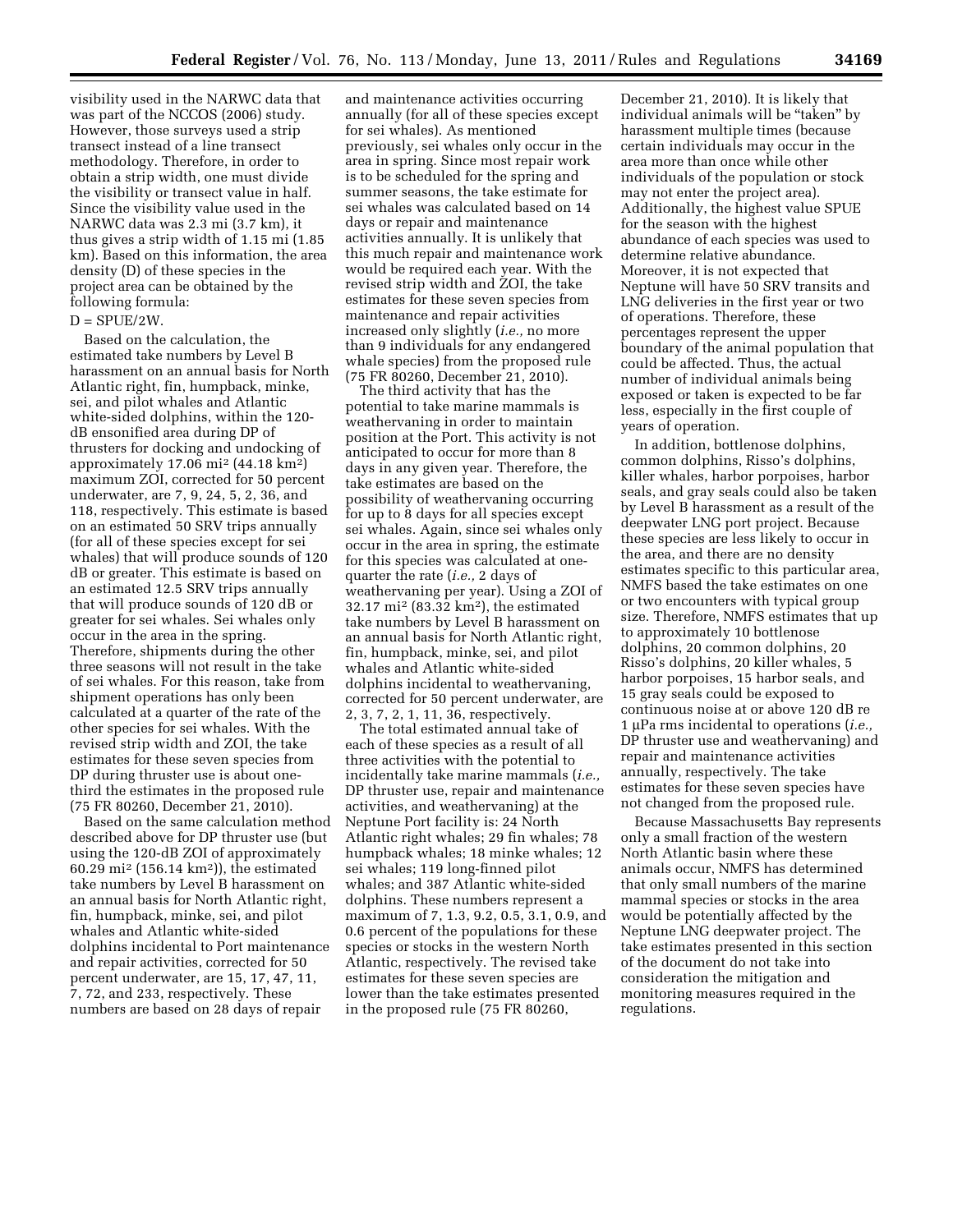TABLE 2—DENSITY ESTIMATES, POPULATION ABUNDANCE ESTIMATES, TOTAL ANNUAL AUTHORIZED TAKE (WHEN COM-BINE TAKES FROM DP THRUSTER USE, MAINTENANCE/REPAIR ACTIVITIES, AND WEATHERVANING), AND PERCENTAGE OF POPULATION THAT MAY BE TAKEN FOR THE POTENTIALLY AFFECTED SPECIES

| Species | Density | Abundance 1 | Abundance <sup>2</sup> | Total annual<br>authorized<br>take | Percentage of<br>stock or popu-<br>lation |
|---------|---------|-------------|------------------------|------------------------------------|-------------------------------------------|
|         | 0.0022  | 345         | 361                    | 24                                 | $6.6 - 7$                                 |
|         | 0.0026  | 2.269       | 3,985                  | 29                                 | $0.7 - 1.3$                               |
|         | 0.0072  | 847         | 847                    | 78                                 | 9.2                                       |
|         | 0.0016  | 3,312       | 8,987                  | 18                                 | $0.2 - 0.5$                               |
|         | 0.0023  | 386         | 386                    |                                    | 3.1                                       |
|         | 0.011   | 31.139      | 12.619                 | 119                                | $0.4 - 0.9$                               |
|         | 0.0355  | 63.368      | 63,368                 | 387                                | 0.6                                       |
|         | NA      | 7.489       | 9.604                  | 10                                 | 0.1                                       |
|         | NA      | 120.743     | 120.743                | 20                                 | 0.02                                      |
|         | ΝA      | 20.479      | 20.479                 | 20                                 | 0.1                                       |
|         | ΝA      | NA          | ΝA                     | 20                                 | <b>NA</b>                                 |
|         | ΝA      | 89.054      | 89,054                 |                                    | 0.01                                      |
|         | NA      | 99,340      | NA                     | 15                                 | 0.02                                      |
|         | NA      | $125.541 -$ | 125.541–               | 15                                 | 0.01                                      |
|         |         | 169.064     | 169.064                |                                    |                                           |

1Abundance estimates in 2009 NMFS Atlantic and Gulf of Mexico SAR;

2Abundance estimates in 2010 Draft NMFS Atlantic and Gulf of Mexico SAR; NA=Not Available.

### **Negligible Impact and Small Numbers Analysis and Determination**

NMFS has defined ''negligible impact'' in 50 CFR 216.103 as " \* \* \* an impact resulting from the specified activity that cannot be reasonably expected to, and is not reasonably likely to, adversely affect the species or stock through effects on annual rates of recruitment or survival.'' In making a negligible impact determination, NMFS considers a variety of factors, including but not limited to: (1) The number of anticipated mortalities; (2) the number and nature of anticipated injuries; (3) the number, nature, intensity, and duration of Level B harassment; and (4) the context in which the takes occur.

No injuries or mortalities are anticipated to occur as a result of Neptune's port operation and maintenance and repair activities, and none are authorized by NMFS. Additionally, animals in the area are not anticipated to incur any hearing impairment (*i.e.,* TTS, a Level B harassment, or PTS, a Level A [injury] harassment), as the modeling results for the SRV indicate a source level of 180 dB (rms), which is below the threshold used by NMFS for acoustic injury to marine mammals. All takes are anticipated to be by Level B behavioral harassment only. Certain species may have a behavioral reaction (*e.g.,*  increased swim speed, avoidance of the area, *etc.*) to the sound emitted during the operations and maintenance activities. Table 2 in this document outlines the number of Level B harassment takes that are anticipated as a result of the activities. These takes are anticipated to be of low intensity due to

the low level of sound emitted by the activities themselves. The activities could occur year-round. However, operations are not anticipated to occur on successive days. Should repair or maintenance work be required, this could occur on successive days but likely only for 1–2 weeks but no more than 3–4 weeks. The activities do not occur in any critical habitat for the affected species, although there is some nearby for North Atlantic right whales. Maintenance and repair activities will be conducted to avoid times of year when that species is most likely to be in the area.

While some of the species occur in the project area year-round, some species only occur in the area during certain seasons. For example, sei whales are only anticipated in the area during the spring. Therefore, if shipments and/ or maintenance/repair activities occur in other seasons, the likelihood of sei whales being affected is quite low. Additionally, any repairs that can be scheduled in advance will be scheduled to avoid the peak time that North Atlantic right whales occur in the area, which usually is during the early spring. North Atlantic right, humpback, and minke whales are not expected in the project area in the winter. During the winter, a large portion of the North Atlantic right whale population occurs in the southeastern U.S. calving grounds (*i.e.,* South Carolina, Georgia, and northern Florida). The fact that certain activities will occur during times when certain species are not commonly found in the area will help reduce the amount of Level B harassment for these species.

Many animals perform vital functions, such as feeding, resting, traveling, and socializing, on a diel cycle (24-hr cycle). Behavioral reactions to noise exposure (such as disruption of critical life functions, displacement, or avoidance of important habitat) are more likely to be significant if they last more than one diel cycle or recur on subsequent days (Southall *et al.,* 2007). Consequently, a behavioral response lasting less than one day and not recurring on subsequent days is not considered particularly severe unless it could directly affect reproduction or survival (Southall *et al.,* 2007). Operational activities (*i.e.,* DP and weathervaning) are not anticipated to occur at the Port on consecutive days. Once Neptune is at full operations, SRV shipments would occur every 4–8 days, with thruster use needed for a couple of hours during each shipment. Weathervaning is anticipated to be needed during only a small portion of the shipments. Therefore, Neptune will not be creating increased sound levels in the marine environment for several days at a time.

Of the 14 marine mammal species likely to occur in the area, four are listed as endangered under the ESA: North Atlantic right, humpback, fin, and sei whales. These four species, as well as the northern coastal stock of bottlenose dolphin, are also considered depleted under the MMPA. The affected humpback and North Atlantic right whale populations have been increasing in recent years. However, there is insufficient data to determine population trends for the other depleted species in the project area. There are several well known North Atlantic right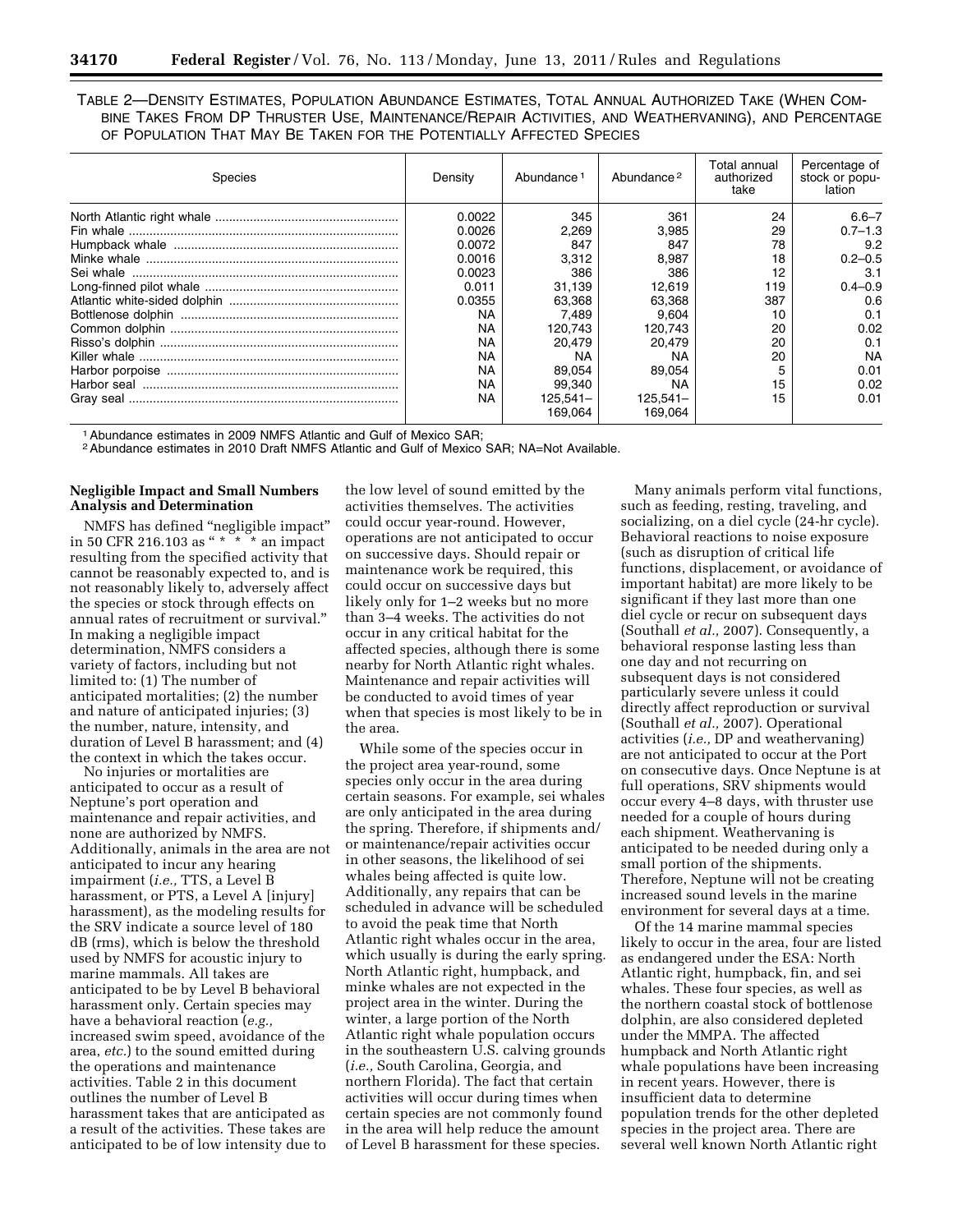whale feeding grounds in the CCB and GSC. However, they are outside of the area of the Port. As mentioned previously, to the greatest extent practicable, all maintenance/repair work will be scheduled during the May 1 to November 30 time frame to avoid peak right whale feeding in these areas, which occur close to the Neptune Port. Additionally, to protect North Atlantic right whales (and other marine mammals in the project area), Neptune must cease sound emitting activities and/or reduce vessel speed if animals enter into the designated zones. No mortality or injury is expected to occur and due to the nature, degree, and context of the Level B harassment anticipated, the activity is not expected to impact rates of recruitment or survival.

The population estimates for the species that may be taken by harassment from the most recent U.S. Atlantic SARs were provided in Table 2 in this document. From the most conservative estimates of both marine mammal densities in the project area and the size of the 120-dB ZOI, the maximum calculated number of individual marine mammals for each species that could potentially be harassed annually is small relative to the overall population sizes (9.2 percent for humpback whales, 6.6–7 percent for North Atlantic right whales, and no more than 3.1 percent of any other species).

As stated previously, NMFS' practice has been to apply the 120 dB re 1 μPa (rms) received level threshold for underwater continuous sound levels to determine whether take by Level B harassment occurs. However, not all animals react to sounds at this low level, and many will not show strong reactions (and in some cases any reaction) until sounds are much stronger. Southall *et al.* (2007) provide a severity scale for ranking observed behavioral responses of both freeranging marine mammals and laboratory subjects to various types of anthropogenic sound (see Table 4 in Southall *et al.* (2007)). Tables 15, 17, 19, and 21 in Southall *et al.* (2007) outline the numbers of low-frequency, midfrequency, and high-frequency cetaceans and pinnipeds in water, respectively, reported as having behavioral responses to non-pulses in 10-dB received level increments. These tables illustrate, especially for cetaceans, that more intense observed behavioral responses did not occur until sounds were higher than 120 dB (rms). Many of the animals had no observable response at all when exposed to anthropogenic sound at levels of 120 dB (rms) or even higher.

The take estimates presented in this document are likely an overestimate of the actual number of animals that may be taken by Level B harassment in any given year. First, NMFS used the highest value SPUE for the season with the highest abundance of each species to determine relative abundance from the NCCOS (2006) report. However, the SPUE quantiles used in that report had very large ranges. For example, for humpback whales, NMFS used the SPUE quantile with a value of 0.1–11.8 but used 11.8 as the SPUE to determine density. In most cases, the highest value SPUE in any given quantile is many magnitudes larger than the minimum value in that particular quantile. Second, the estimates assume that repairs will be required every year, which may not be the case. For the reasons discussed in this section of the document (and elsewhere), the take estimates presented by NMFS are likely an overestimate.

Based on the analysis contained herein of the likely effects of the specified activity on marine mammals and their habitat, and taking into consideration the implementation of the mitigation and monitoring measures, NMFS finds that operation, including repair and maintenance activities, of the Neptune Port will result in the incidental take of small numbers of marine mammals, by Level B harassment only, and that the total taking from Neptune's activities will have a negligible impact on the affected species or stocks.

Impact on Availability of Affected Species or Stock for Taking for Subsistence Uses

There are no relevant subsistence uses of marine mammals implicated by this action. Therefore, NMFS has determined that the total taking of affected species or stocks would not have an unmitigable adverse impact on the availability of such species or stocks for taking for subsistence purposes.

#### **Endangered Species Act (ESA)**

On January 12, 2007, NMFS concluded consultation with MARAD and USCG under section 7 of the ESA on the proposed construction and operation of the Neptune LNG facility and issued a Biological Opinion. The finding of that consultation was that the construction and operation of the Neptune LNG terminal may adversely affect, but is not likely to jeopardize, the continued existence of northern right, humpback, and fin whales, and is not likely to adversely affect sperm, sei, or blue whales and Kemp's ridley,

loggerhead, green, or leatherback sea turtles.

On March 2, 2010, MARAD and USCG sent a letter to NMFS requesting reinitiation of the ESA section 7 consultation. MARAD and USCG determined that certain routine planned operations and maintenance activities, inspections, surveys, and unplanned repair work on the Neptune Deepwater Port pipelines and flowlines, as well as any other Neptune Deepwater Port component (including buoys, risers/ umbilicals, mooring systems, and subsea manifolds), may constitute a modification not previously considered in the 2007 Biological Opinion. Construction of the Port facility has been completed, and, therefore, is no longer part of the proposed action. On July 12, 2010, NMFS' Northeast Regional Office issued a Biological Opinion, which concludes that the operation of the Neptune LNG deepwater port, including required maintenance and repair work, is likely to adversely affect, but is not likely to jeopardize the continued existence of the North Atlantic right, humpback, fin, and sei whales. NMFS reached this conclusion after reviewing the best available information on the status of endangered and threatened species under NMFS jurisdiction, the environmental baseline for the action area, the effects of the action, and the cumulative effects in the action area. Although MARAD served as the lead Federal agency for the section 7 consultation, the Biological Opinion also considered the effects of permits issued by the Army Corps of Engineers, the Federal Energy Regulatory Commission, and the Environmental Protection Agency for various portions of the maintenance and operation of the Port and associated pipeline, as well as NMFS' issuance of authorizations to Neptune under the MMPA for the take of marine mammals incidental to Port operations and maintenance/repairs. NMFS has determined that issuance of these regulations and subsequent LOAs will not have any impacts beyond those analyzed in the 2010 Biological Opinion. NMFS' Northeast Regional Office will issue an Incidental Take Statement upon issuance of the LOA.

### **National Environmental Policy Act (NEPA)**

MARAD and the USCG released a Final EIS/Environmental Impact Report (EIR) for the proposed Neptune LNG Deepwater Port (see **ADDRESSES**). A notice of availability of the Final EIS/ EIR was published by MARAD on November 2, 2006 (71 FR 64606). The Final EIS/EIR provides detailed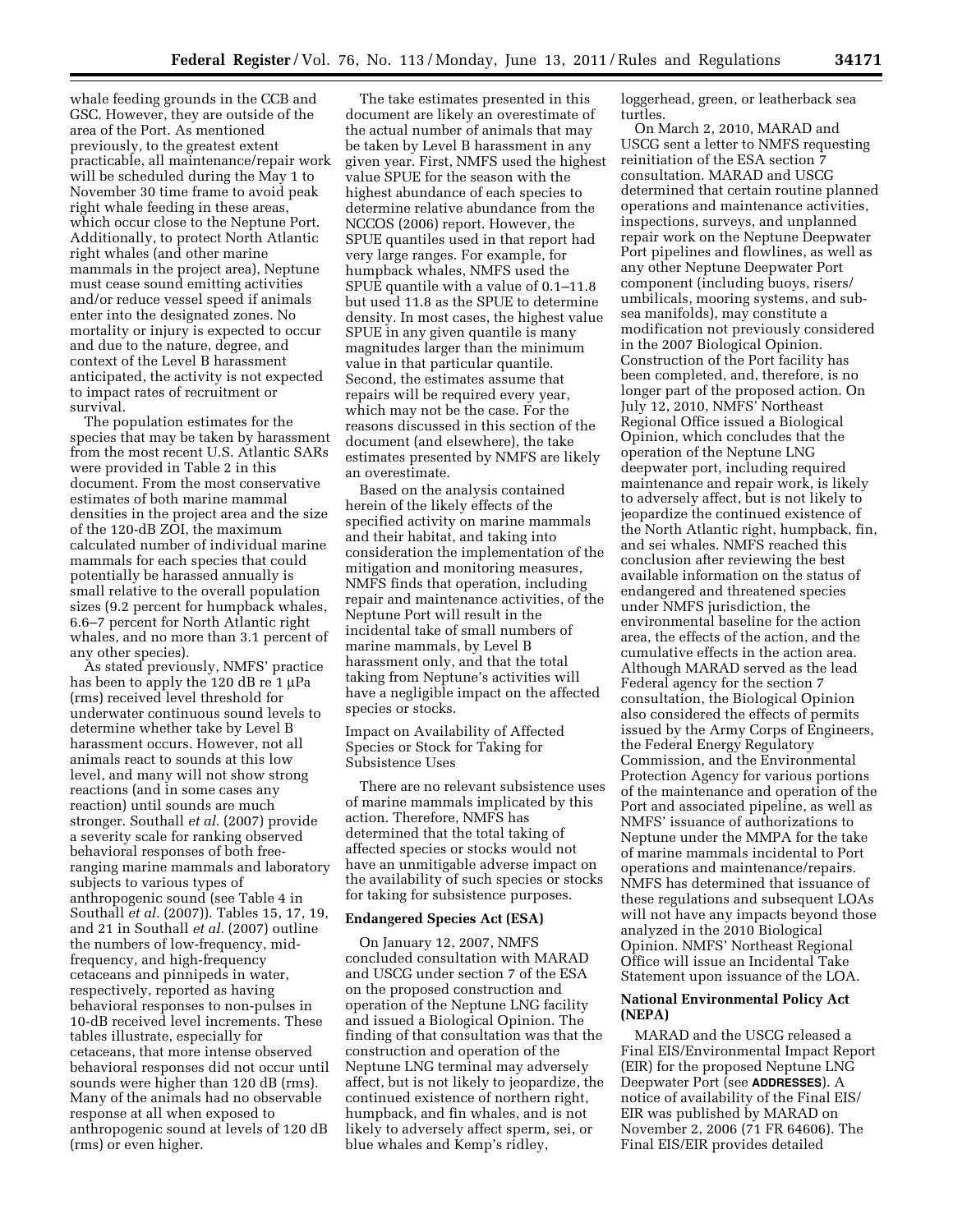information on the proposed project facilities, construction methods, and analysis of potential impacts on marine mammals.

NMFS was a cooperating agency in the preparation of the Draft and Final EISs based on a Memorandum of Understanding related to the Licensing of Deepwater Ports entered into by the U.S. Department of Commerce along with 10 other government agencies. On June 3, 2008, NMFS adopted the USCG and MARAD FEIS and issued a separate Record of Decision for issuance of authorizations pursuant to sections  $101(a)(5)(A)$  and (D) of the MMPA for the construction and operation of the Neptune LNG Port facility. NMFS reviewed the FEIS to ensure that the analysis contained in that document accurately describes and analyzes the impacts to the human environment of NMFS' action of issuing an MMPA authorization for the operation and repair and maintenance of the Neptune Port. NMFS has determined that the FEIS sufficiently covers the activities considered in this final rule.

#### **Classification**

The Office of Management and Budget (OMB) has determined that this final rule is not significant for purposes of Executive Order 12866.

At the proposed rule stage, the Chief Counsel for Regulation of the Department of Commerce certified to the Chief Counsel for Advocacy of the Small Business Administration that this rule, if adopted, would not have a significant economic impact on a substantial number of small entities. Neptune LNG LLC is the only entity that would be subject to the requirements in these regulations. Neptune is one of several companies at GDF SUEZ Energy North America (GSENA), which itself is a business division of GDF SUEZ Energy Europe & International. GSENA has more than 2,000 employees in North America alone. Therefore, it is not a small governmental jurisdiction, small organization, or small business, as defined by the Regulatory Flexibility Act. Because of this certification, a regulatory flexibility analysis is not required and none has been prepared.

Notwithstanding any other provision of law, no person is required to respond to nor shall a person be subject to a penalty for failure to comply with a collection of information subject to the requirements of the Paperwork Reduction Act (PRA) unless that collection of information displays a currently valid OMB control number. This final rule contains collection-ofinformation requirements subject to the provisions of the PRA. These

requirements have been approved by OMB under control number 0648–0151 and include applications for regulations, subsequent LOAs, and reports.

## **List of Subjects in 50 CFR Part 217**

Exports, Fish, Imports, Indians, Labeling, Marine mammals, Penalties, Reporting and recordkeeping requirements, Seafood, Transportation.

Dated: June 7, 2011.

# **Samuel D. Rauch III,**

*Deputy Assistant Administrator for Regulatory Programs, National Marine Fisheries Service.* 

For reasons set forth in the preamble, 50 CFR part 217 is amended as follows:

## **PART 217—REGULATIONS GOVERNING THE TAKE OF MARINE MAMMALS INCIDENTAL TO SPECIFIED ACTIVITIES**

■ 1. The authority citation for part 217 continues to read as follows:

**Authority:** 16 U.S.C. 1361 *et seq.* 

■ 2. Subpart R is added to part 217 to read as follows:

#### **Subpart R—Taking of Marine Mammals Incidental to Operation and Maintenance of the Neptune Liquefied Natural Gas Facility Off Massachusetts**

Sec.

- 217.170 Specified activity and specified geographical region.
- 217.171 Effective dates.
- 217.172 Permissible methods of taking.
- Prohibitions.
- 217.174 Mitigation.
- 217.175 Requirements for monitoring and reporting.
- 217.176 Applications for Letters of Authorization.
- 217.177 Letters of Authorization.
- 217.178 Renewal of Letters of Authorization and adaptive management.
- 217.179 Modifications of Letters of Authorization.

## **Subpart R—Taking of Marine Mammals Incidental to Operation and Maintenance of a Liquefied Natural Gas Facility Off Massachusetts**

### **§ 217.170 Specified activity and specified geographical region.**

(a) Regulations in this subpart apply only to Neptune LNG LLC (Neptune) and those persons it authorizes to conduct activities on its behalf for the taking of marine mammals that occurs in the area outlined in paragraph (b) of this section and that occur incidental to commissioning and operation, including maintenance and repair activities, at the Neptune Deepwater Port (Port).

(b) The taking of marine mammals by Neptune may be authorized in a Letter of Authorization only if it occurs at the

Neptune Deepwater Port within Outer Continental Shelf blocks NK 19–04 6525 and NK 19–04 6575, which are located at approximately 42°28′09″ N. lat and 70°36′22″ W. long.

#### **§ 217.171 Effective dates.**

Regulations in this subpart are effective from July 11, 2011, through August 10, 2016.

#### **§ 217.172 Permissible methods of taking.**

(a) Under Letters of Authorization issued pursuant to §§ 216.106 and 217.177 of this chapter, the Holder of the Letter of Authorization (hereinafter ''Neptune'') may incidentally, but not intentionally, take marine mammals within the area described in § 217.170(b), provided the activity is in compliance with all terms, conditions, and requirements of the regulations in this subpart and the appropriate Letter of Authorization.

(b) The incidental take of marine mammals under the activities identified in § 217.170(a) is limited to the following species and is limited to Level B Harassment:

(1) Mysticetes:

(i) North Atlantic right whale (*Eubalaena glacialis*)—120 (an average of 24 annually).

(ii) Fin whale (*Balaenoptera physalus*)—145 (an average of 29 annually).

(iii) Humpback whale (*Megaptera novaeangliae*)—390 (an average of 78 annually).

(iv) Minke whale (*Balaenoptera acutorostrata*)—90 (an average of 18 annually).

(v) Sei whale (*Balaenoptera borealis*)—60 (an average of 12

annually). (2) Odontocetes:

(i) Long-finned pilot whale (*Globicephala melas*)—595 (an average of 119 annually).

(ii) Atlantic white-sided dolphin (*Lagenorhynchus acutus*)—1,935 (an average of 387 annually).

(iii) Bottlenose dolphin (*Tursiops truncatus*)—50 (an average of 10 annually).

(iv) Common dolphin (*Delphinus delphis*)—100 (an average of 20 annually).

(v) Risso's dolphin (*Grampus griseus*)—100 (an average of 20 annually).

(vi) Killer whale (*Orcinus orca*)—100 (an average of 20 annually).

(vii) Harbor porpoise (*Phocoena phocoena*)—25 (an average of 5

annually). (3) Pinnipeds:

(i) Harbor seal (*Phoca vitulina*)—75 (an average of 15 annually).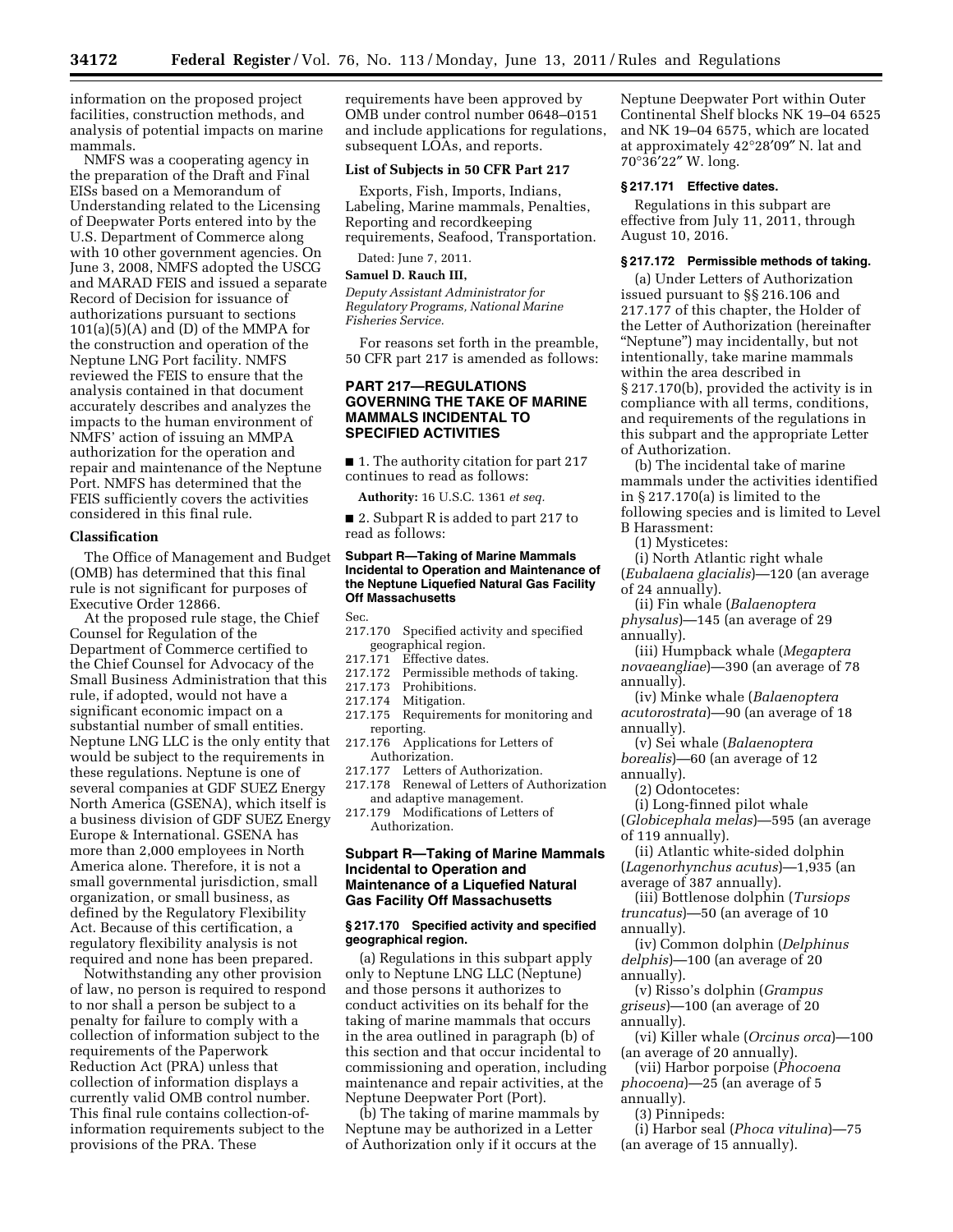(ii) Gray seal (*Halichoerus grypus*)— 75 (an average of 15 annually).

### **§ 217.173 Prohibitions.**

Notwithstanding takings contemplated in § 217.170 and authorized by a Letter of Authorization issued under §§ 216.106 and 217.177 of this chapter, no person in connection with the activities described in § 217.170 may:

(a) Take any marine mammal not specified in § 217.172(b);

(b) Take any marine mammal specified in § 217.172(b) other than by incidental, unintentional Level B Harassment;

(c) Take a marine mammal specified in § 217.172(b) if such taking results in more than a negligible impact on the species or stocks of such marine mammal; or

(d) Violate, or fail to comply with, the terms, conditions, and requirements of this subpart or a Letter of Authorization issued under §§ 216.106 and 217.177 of this chapter.

# **§ 217.174 Mitigation.**

(a) When conducting the activities identified in § 217.170(a), the mitigation measures contained in the Letter of Authorization issued under §§ 216.106 and 217.177 must be implemented. These mitigation measures include but are not limited to:

(1) Major Repairs (May 1–November 30):

(i) During repairs, if a marine mammal is detected within 0.6 mi (1 km) of the repair vessel (or acoustically), the vessel superintendent or on-deck supervisor shall be notified immediately. The vessel's crew will be put on a heightened state of alert. The marine mammal will be monitored constantly to determine if it is moving toward the repair area.

(ii) Repair vessels shall cease any movement in the area if a marine mammal other than a right whale is sighted within or approaching to a distance of 100 yd (91 m) from the operating repair vessel. Repair vessels shall cease any movement in the construction area if a right whale is sighted within or approaching to a distance of 500 yd (457 m) from the operating vessel. Vessels transiting the repair area, such as pipe haul barge tugs, shall also be required to maintain these separation distances.

(iii) Repair vessels shall cease all sound emitting activities if a marine mammal other than a right whale is sighted within or approaching to a distance of 100 yd (91 m) or if a right whale is sighted within or approaching to a distance of 500 yd (457 m), from the operating repair vessel. The backcalculated source level, based on the most conservative cylindrical model of acoustic energy spreading, is estimated to be 139 dB re 1 μPa.

(iv) Repair activities may resume after the marine mammal is positively reconfirmed outside the established zones (either 500 yd (457 m) or 100 yd (91 m), depending upon species) or if the marine mammal has not been resighted in the established zones for 30 minutes.

(v) While under way, all repair vessels shall remain 500 yd (457 m) away from right whales and 100 yd (91 m) away from all other marine mammals, unless constrained by human safety concerns or navigational constraints.

(vi) All repair vessels 300 gross tons or greater must maintain a speed of 10 knots (18.5 km/hr) or less. Vessels less than 300 gross tons carrying supplies or crew between the shore and the repair site must contact the Mandatory Ship Reporting System, the U.S. Coast Guard (USCG), or the protected species observers (PSOs) at the repair site before leaving shore for reports of recent right whale sightings or active Dynamic Management Areas (DMAs) and, consistent with navigation safety, restrict speeds to 10 knots (18.5 km/hr) or less within 5 mi (8 km) of any recent sighting location and within any existing DMA.

(vii) Vessels transiting through the Cape Cod Canal and Cape Cod Bay (CCB) between January 1 and May 15 must reduce speeds to 10 knots (18.5 km/hr) or less, follow the recommended routes charted by NOAA to reduce interactions between right whales and shipping traffic, and avoid aggregations of right whales in the eastern portion of CCB.

(2) Major Repairs (December 1–April 30): If unplanned/emergency repair activities cannot be conducted between May 1 and November 30, then Neptune shall implement the following mitigation measures in addition to those listed in § 217.174(a)(1)(i) through (vii):

(i) If on-board PSOs do not have at least 0.6-mi (1-km) visibility, they shall call for a shutdown of repair activities. If dive operations are in progress, then they shall be halted and divers brought on board until visibility is adequate to see a 0.6-mi (1-km) range. At the time of shutdown, the use of thrusters must be minimized to the lowest level needed to maintain personnel safety. If there are potential safety problems due to the shutdown, the captain must decide what operations can safely be shut down and shall document such activities in the data log.

(ii) Prior to leaving the dock to begin transit, the barge must contact one of the PSOs on watch to receive an update of sightings within the visual observation area. If the PSO has observed a North Atlantic right whale within 30 minutes of the transit start, the vessel shall hold for 30 minutes and again seek clearance to leave from the PSOs on board. PSOs will assess whale activity and visual observation ability at the time of the transit request to clear the barge for release and will grant clearance if no North Atlantic right whales have been sighted in the last 30 minutes in the visual observation area.

(iii) Neptune or its contractor shall provide a half-day training course to designated crew members assigned to the transit barges and other support vessels who will have responsibilities for watching for marine mammals. This course shall cover topics including, but not limited to, descriptions of the marine mammals found in the area, mitigation and monitoring requirements contained in the Letter of Authorization, sighting log requirements, and procedures for reporting injured or dead marine mammals. These designated crew members shall be required to keep watch on the bridge and immediately notify the navigator of any whale sightings. All watch crew members shall sign into a bridge log book upon start and end of watch. Transit route, destination, sea conditions, and any protected species sightings/mitigation actions during watch shall be recorded in the log book. Any whale sightings within 3,281 ft (1,000 m) of the vessel shall result in a high alert and slow speed of 4 knots (7.4 km/hr) or less. A sighting within 2,461 ft (750 m) shall result in idle speed and/or ceasing all movement.

(iv) The material barges and tugs used for repair work shall transit from the operations dock to the work sites during daylight hours, when possible, provided the safety of the vessels is not compromised. Should transit at night be required, the maximum speed of the tug shall be 5 knots (9.3 km/hr).

(v) Consistent with navigation safety, all repair vessels must maintain a speed of 10 knots (18.5 km/hr) or less during daylight hours. All vessels shall operate at 5 knots (9.3 km/hr) or less at all times within 3.1 mi (5 km) of the repair area.

(3) Speed Restrictions in Seasonal Management Areas (SMAs): Repair vessels and shuttle regasification vessels (SRVs) shall transit at 10 knots (18.5 km/hr) or less in the following seasons and areas, which either correspond to or are more restrictive than the times and areas in NMFS' regulations at 50 CFR 224.105 that implement speed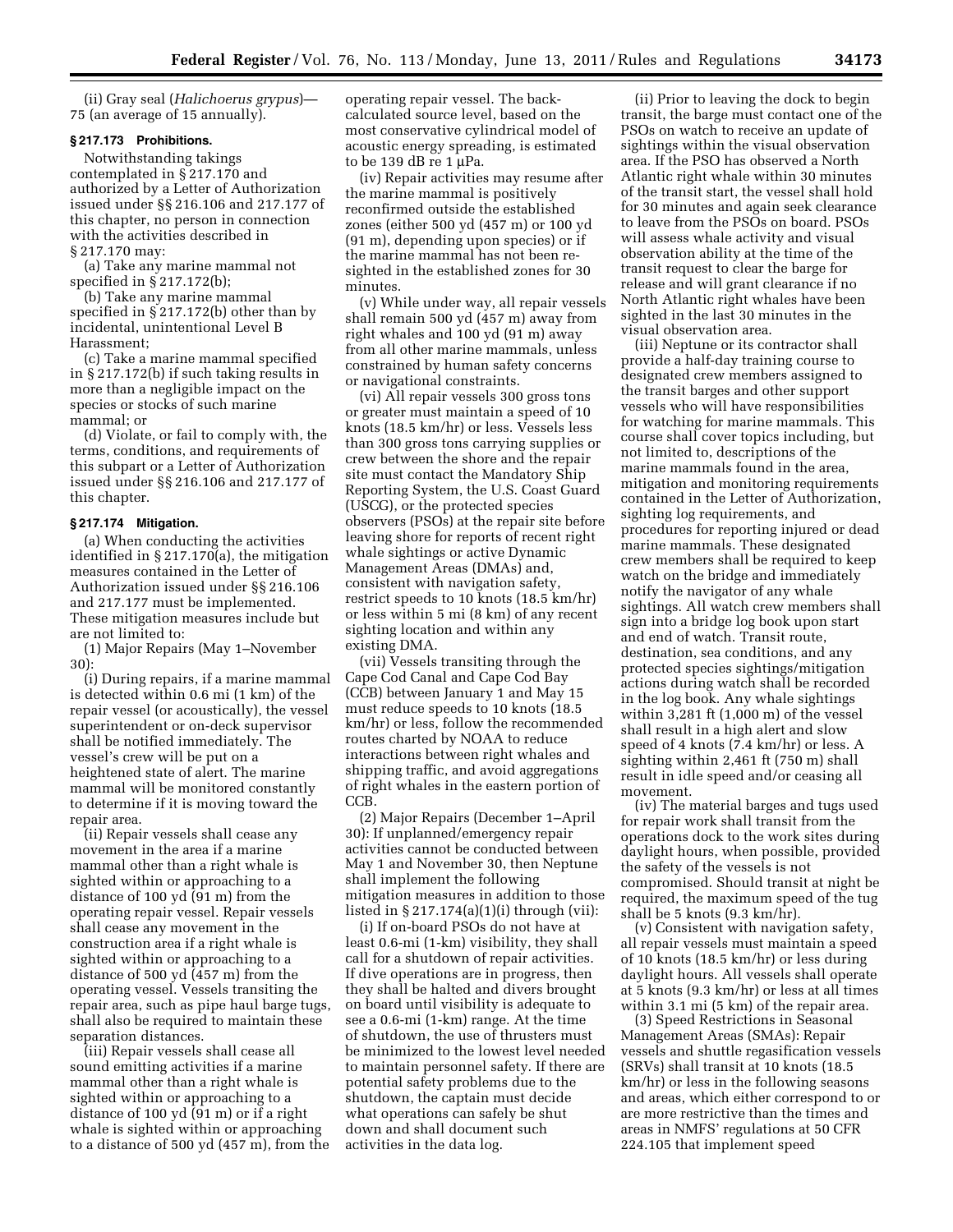restrictions to reduce the likelihood and severity of ship strikes of right whales:

(i) CCB SMA from January 1 through May 15, which includes all waters in CCB, extending to all shorelines of the Bay, with a northern boundary of 42° 12′ N. latitude;

(ii) Off Race Point SMA year round, which is bounded by straight lines connecting the following coordinates in the order stated:  $42^{\circ}30'$  N.  $69^{\circ}45'$  W.; thence to 42°30′ N. 70°30′ W.; thence to 42°12′ N. 70°30′ W.; thence to 42°12′ N. 70°12′ W.; thence to 42°04′ 56.5″ N. 70°12′ W.; thence along mean high water line and inshore limits of COLREGS limit to a latitude of 41°40′ N.; thence due east to 41°41′ N. 69°45′ W.; thence back to starting point; and

(iii) Great South Channel (GSC) SMA from April 1 through July 31, which is bounded by straight lines connecting the following coordinates in the order stated:

- (A) 42°30′ N. 69°45′ W.
- (B) 41°40′ N. 69°45′ W.
- (C) 41°00′ N. 69°05′ W.
- (D) 42°09′ N. 67°08′ 24″ W.
- (E) 42°30′ N. 67°27′ W.
- (F) 42°30′ N. 69°45′ W.

(4) Additional Mitigation Measures: (i) When approaching and departing from the Neptune Port, SRVs shall use the Boston Traffic Separation Scheme (TSS) starting and ending at the entrance to the GSC. Upon entering the TSS, the SRV shall go into a ''heightened awareness'' mode of operation.

(ii) In the event that a whale is visually observed within 0.6 mi (1 km) of the Port or a confirmed acoustic detection is reported on either of the two auto-detection buoys (ABs) closest to the Port, departing SRVs shall delay their departure from the Port, unless extraordinary circumstances, defined in the Marine Mammal Detection, Monitoring, and Response Plan (the Plan), require that the departure is not delayed. The departure delay shall continue until either the observed whale has been visually (during daylight hours) confirmed as more than 0.6 mi (1 km) from the Port or 30 minutes have passed without another confirmed detection either acoustically within the acoustic detection range of the two ABs closest to the Port or visually within 0.6 mi (1 km) from Neptune.

(iii) SRVs that are approaching or departing from the Port and are within the Area to be Avoided (ATBA) surrounding Neptune shall remain at least 0.6 mi (1 km) away from any visually detected right whales and at least 100 yd (91 m) away from all other visually detected whales unless extraordinary circumstances, as defined in Section 1.2 of the Plan, require that the vessel stay its course. The ATBA is defined in 33 CFR 150.940. It is the largest area of the Port marked on nautical charts, and it is enforceable by the USCG in accordance with the 33 CFR 150.900 regulations. The Vessel Master shall designate at least one lookout to be exclusively and continuously monitoring for the presence of marine mammals at all times while the SRV is approaching or departing Neptune.

(iv) Neptune shall ensure that other vessels providing support to Port operations during regasification activities that are approaching or departing from the Port and are within the ATBA shall be operated so as to remain at least 0.6 mi (1 km) away from any visually detected right whales and at least 100 yd (91 m) from all other visually detected whales.

(v) PSOs shall direct a moving vessel to slow to idle if a baleen whale is seen less than 0.6 mi (1 km) from the vessel.

(vi) Use of lights during repair or maintenance activities shall be limited to areas where work is actually occurring, and all other lights must be extinguished. Lights must be downshielded to illuminate the deck and shall not intentionally illuminate surrounding waters, so as not to attract whales or their prey to the area.

(vii) Neptune must immediately suspend any repair and maintenance or operations activities if a dead or injured marine mammal is found in the vicinity of the project area, and the death or injury of the animal could be attributable to the Port facility activities. Upon finding a dead or injured marine mammal, Neptune must contact NMFS, the Northeast Stranding and Disentanglement Program, and the USCG. NMFS will review the documentation submitted by the PSO and attempt to attribute a cause of death. Activities shall not resume until review and approval has been given by NMFS.

(5) Additional mitigation measures as contained in a Letter of Authorization issued under §§ 216.106 and 217.177 of this chapter.

(b) [Reserved]

### **§ 217.175 Requirements for monitoring and reporting.**

(a) Visual Monitoring Program: (1) Neptune shall employ PSOs during maintenance- and repair-related activities on each vessel that has a dynamic positioning system. Two (2) PSOs shall be on-duty at all times. All PSOs must receive NMFS-approved PSO training and be approved in

advance by NMFS after a review of their qualifications.

(2) Qualifications for these PSOs shall include direct field experience on a marine mammal observation vessel and/ or aerial surveys in the Atlantic Ocean/ Gulf of Mexico.

(3) The PSOs (one primary and one secondary) are responsible for visually locating marine mammals at the ocean's surface and, to the extent possible, identifying the species. The primary PSO shall act as the identification specialist, and the secondary PSO shall serve as data recorder and also assist with identification. Both PSOs shall have responsibility for monitoring for the presence of marine mammals.

(4) The PSOs shall monitor the maintenance/repair area using the naked eye, hand-held binoculars, and/or power binoculars.

(5) The PSOs shall scan the ocean surface during maintenance- and repairrelated activities and record all sightings in marine mammal field sighting logs. Observations of marine mammals shall be identified to the species or the lowest taxonomic level possible, and their relative position in relation to the vessel shall be recorded.

(6) While a SRV is navigating within the designated TSS, three people have lookout duties on or near the bridge of the ship including the SRV Master, the Officer-of-the-Watch, and the Helmsman on watch.

(7) In addition to standard watch procedures, while the SRV is within the ATBA and/or while actively engaging in the use of thrusters, an additional lookout shall be designated to exclusively and continuously monitor for marine mammals. Once the SRV is moored and regasification activities have begun, the vessel is no longer considered in ''heightened awareness'' status.

(8) At the conclusion of regasification activities, when the SRV is prepared to depart from the Port, the Master shall once again ensure that the responsibilities as defined in the Plan are carried out. All sightings of marine mammals by the designated lookout, individuals posted to navigational lookout duties, and/or any other crew member while the SRV is within the TSS, in transit to the ATBA, within the ATBA, and/or when actively engaging in the use of thrusters shall be immediately reported to the Officer-ofthe-Watch who shall then alert the Master.

(b) Passive Acoustic Monitoring (PAM) Program:

(1) Neptune shall work with NMFS, Stellwagen Bank National Marine Sanctuary (SBNMS), and other scientists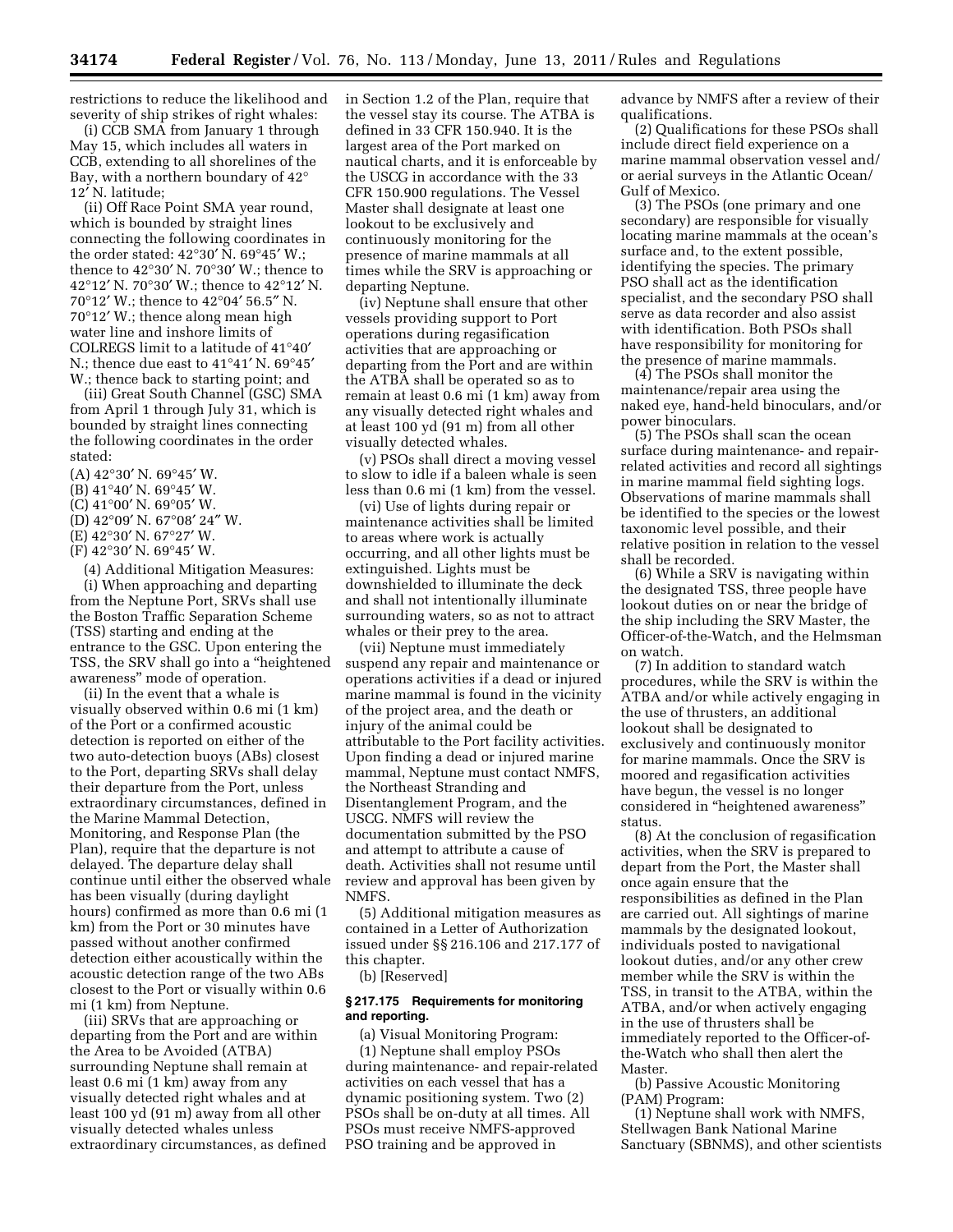to install and monitor an array of passive acoustic detection buoys in the Boston TSS that meets the criteria specified in the recommendations developed by NOAA through consultation with the USCG under the National Marine Sanctuary Act (NMSA). The system shall provide near real-time information on the presence of vocalizing whales in the shipping lanes.

(2) Neptune shall work with NMFS, SBNMS, and other scientists to monitor the archival array of acoustic recording units (ARUs), or ''pop-ups,'' around the Port that meets the criteria specified in the program developed by NOAA in consultation with the USCG under the NMSA. The ARUs shall remain in place for 5 years following initiation of operations to monitor the actual acoustic output of port operations and alert NOAA to any unanticipated adverse effects of port operations, such as large-scale abandonment of the area or greater acoustic impacts than predicted through modeling.

(3) Passive acoustic devices shall be actively monitored for detections by a NMFS-approved bioacoustic technician.

(4) Repair Activity PAM Measures: PAM, in addition to that required in this section of these regulations, shall be required, on a case-by-case basis, during both planned and emergency repair activities in order to better detect right whales in the area of repair work and to collect additional data on the noise levels produced during repair and maintenance activities.

(i) Neptune shall work with NOAA (NMFS and SBNMS) to evaluate when to install and maintain an array of realtime passive acoustic detection buoys to provide early warnings for potential occurrence of right whales in the vicinity of the repair area. The number of passive acoustic detection buoys installed around the activity site, if deemed necessary, shall be commensurate with the type and spatial extent of maintenance/repair work required, but must be sufficient to detect vocalizing right whales within the 120 dB impact zone.

(ii) Neptune shall provide NMFS with empirically measured source level data for all sources of noise associated with Port maintenance and repair activities. Measurements shall be carefully planned and coordinated with noiseproducing activities and shall be collected from the passive detection network.

(5) SRV Regasification PAM Measures: Source levels associated with dynamic positioning of SRVs at the buoys shall be estimated using empirical measurements collected from

a platform positioned as close as practicable to thrusters while in use. (c) Neptune must implement the

following reporting requirements: (1) Because the Port is within the

Mandatory Ship Reporting Area (MSRA), all SRVs transiting to and from the Port must report their activities to the mandatory reporting section of the USCG to remain apprised of North Atlantic right whale movements within the area. All vessels entering and exiting the MSRA must report their activities to WHALESNORTH. Any North Atlantic right whale sightings must be reported to the NMFS Sighting Advisory System.

(2) *Repair Work Reports.* (i) For major repair work associated with the pipeline lateral or other port components, Neptune shall notify the appropriate NOAA personnel as soon as practicable after it is determined that repair work must be conducted.

(ii) During maintenance and repair of the pipeline lateral or other port components, weekly status reports must be provided to NOAA. The weekly report must include data collected for each distinct marine mammal species observed in the project area during the period of the repair activity. The weekly reports shall include the following:

(A) The location, time, and nature of the pipeline lateral activities;

(B) Whether the dynamic position (DP) system was operated and, if so, the number of thrusters used and the time and duration of DP operation;

(C) Marine mammals observed in the area (number, species, age group, and initial behavior);

(D) The distance of observed marine mammals from the repair activities;

(E) Observed marine mammal behaviors during the sighting;

(F) Whether any mitigation measures were implemented;

(G) Weather conditions (sea state, wind speed, wind direction, ambient temperature, precipitation, and percent cloud cover, *etc*.);

(H) Condition of the marine mammal observation (visibility and glare); and

(I) Details of passive acoustic detections and any action taken in response to those detections.

(iii) For all minor repair work, Neptune must notify NOAA regarding when and where the repair/maintenance work is to take place along with a tentative schedule and description of the work, as soon as practicable after it is determined that repair work must be conducted. Vessel crews shall record/ document any marine mammal sightings during the work period.

(iv) At the conclusion of all minor repair work, Neptune shall provide NOAA with a report describing any

marine mammal sightings, the type of work taking place when the sighting occurred, and any avoidance actions taken during the repair/maintenance work.

(3) *Incident Reports.* During all phases of project repair/maintenance activities and operation, sightings of any injured or dead marine mammals must be reported immediately to the Chief, Permits, Conservation and Education Division or staff member and the Northeast Stranding and Disentanglement Program, regardless of whether the injury or death is caused by project activities. If the injury or death was caused by a project vessel (*e.g.*, SRV, support vessel, or construction vessel), the USCG must be notified immediately, and a full report must be provided to NMFS. Activities will not resume until review and approval has been given by NMFS. The report must include the following information:

(i) Time, date, and location (latitude/ longitude) of the incident;

(ii) The name and type of vessel involved;

(iii) The vessel's speed during the incident;

(iv) Description of the incident;

(v) Water depth;

(vi) Environmental conditions (*e.g.,*  wind speed and direction, sea state, cloud cover, and visibility);

(vii) Species identification or description of the animal;

(viii) The fate of the animal; and (ix) Photographs or video footage of

the animal (if equipment is available).

(4) *Annual Reports.* (i) An annual report on marine mammal monitoring and mitigation shall be submitted to NMFS, Office of Protected Resources, and NMFS, Northeast Regional Office (specific contact information to be provided in Letter of Authorization), on August 1 of each year. The annual report shall cover the time period of January 1 through December 31 of each year of activity.

(ii) The annual report shall include data collected for each distinct marine mammal species observed in the project area in the Massachusetts Bay during the period of Port operations and repair/ maintenance activities. The annual report shall also include a description of marine mammal behavior, overall numbers of individuals observed, frequency of observation, and any behavioral changes and the context of the changes relative to operation and repair/maintenance activities. Additional information that shall be recorded by Neptune or its contractor during operations and repair/ maintenance activities and contained in the reports include: results of empirical